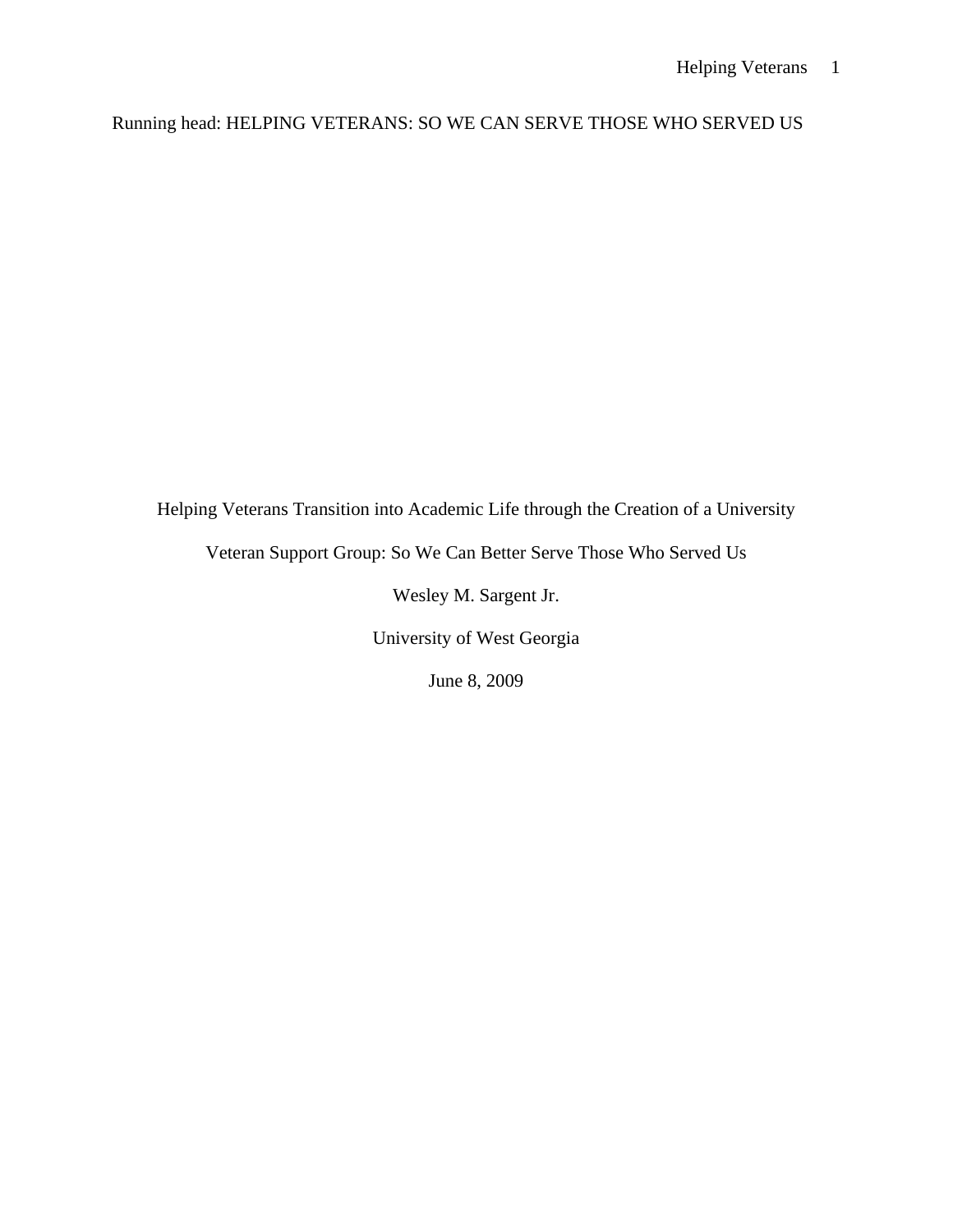#### Abstract

There has been a significant rise in the number of veterans who are being treated for Posttraumatic Stress Disorder (PTSD), and the number of veterans who are completing suicide. In the next couple of years, there will be an increase in the number of veterans who will be attending institutions of higher education; therefore, it is essential that colleges and universities take proactive steps to help serve the veteran student population. Research indicates that veteran support groups are an essential component to positive treatment outcomes with veterans who are suffering with mental disabilities, specifically PTSD (Laffaye, Cavella, Drescher, & Rosen, 2008). The purpose of this Action Research Study (ARS) is to implement an effective veterans' support group at a mid-sized university that is located in the western part of Georgia. The researcher's pool and membership of participants are university veterans. The pool of university veteran participants consisted of 128 veterans. First, all members must be veterans. Secondly, all members must be university students. Twenty-six veterans completed the survey, which is just slightly over a 21% return rate. The primary source of data collected was from the literature review. Data and information on veterans is scattered, not easily accessible, and difficult to find. The data collected from the literature review was distilled and synthesized into a data source and literature review for the current study. Supplemental data came from the veterans' support group survey. The survey yielded quantitative data, which was the veterans' responses that were quantified into percentages. Furthermore, the qualitative question from the survey yielded 4 themes that were coded through thematic analysis. Moreover, this ARS revealed that there is an increased need to improve counseling services for the veterans in the academic population of the nation's colleges and universities. Colleges and universities around the nation will soon be serving an expected 2 million veterans who are returning from deployment in Afghanistan and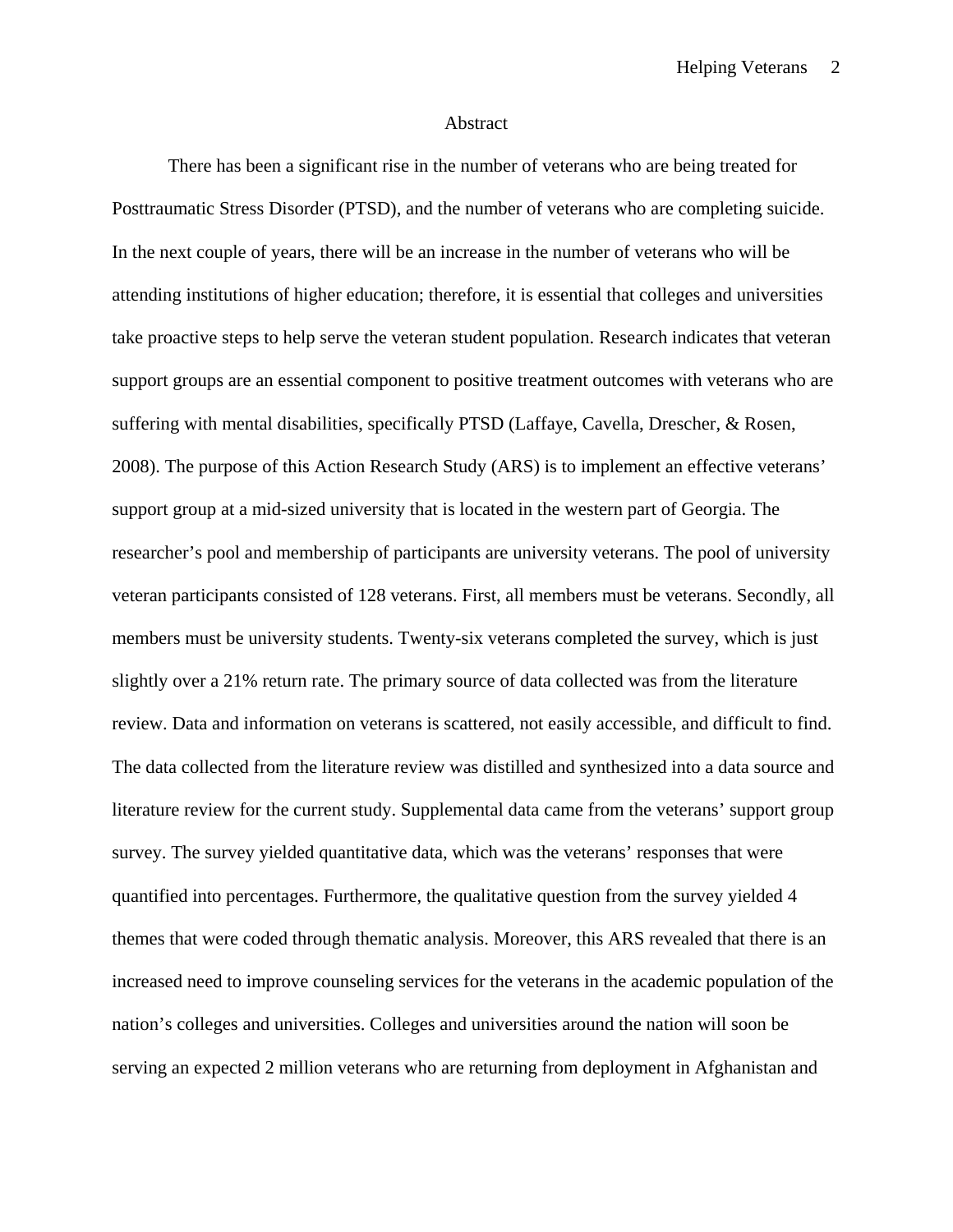Iraq (American Council on Education, 2008). Increasingly, many of these returning veterans will experience anxiety, depression, PTSD and other various symptoms that are the result of traumatic experiences from combat. Furthermore, the data revealed that veterans are interested in seeking help via academic counseling. Lastly, it would have been beneficial to interview several veterans who are attending college or a university. Surveys do not offer the insight that interviews are capable of providing.

(Paper includes 1 Appendix & 2 Tables)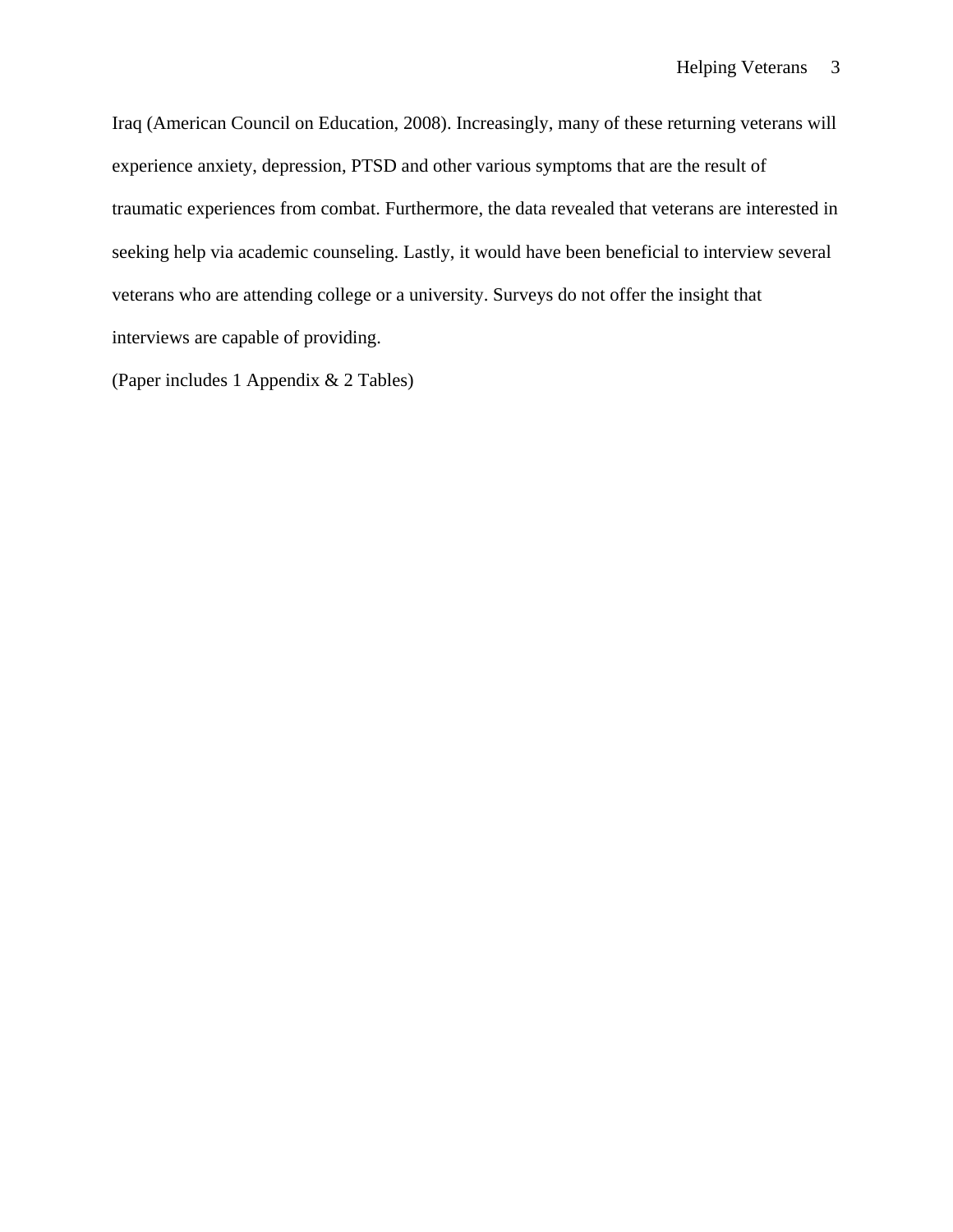Helping Veterans Transition into Academic Life through the Creation of a University

Veteran Support Group: So We Can Better Serve Those Who Served Us

There is a great need for colleges and universities around the nation to become more proactive in helping veterans readjust and transition from combat to college and university life. College counselors need to be aware of the current struggles that many veterans are living with and be prepared on how to best serve and meet the needs of the college and university veteran population. The purpose of this Action Research Study (ARS) is to implement an effective veterans' support group at a mid-sized university that is located in the western part of Georgia. Implementing a veterans' support group would allow the university to better serve the veterans who have served and protected our nation.

Currently, there are over 520,000 veterans within the United States using veterans' education benefits (Student Veterans of America, n.d.). An effective veterans' support group is needed since, colleges and universities around the nation will soon be serving an expected 2 million veterans who are returning from duty and combat in the war torn regions of Afghanistan and Iraq (American Council on Education, 2008). Many of the returning veterans will experience anxiety, depression, Posttraumatic Stress Disorder (PTSD) and other various symptoms that are the result of traumatic war and combat experiences. Nearly 20% of all veterans who served in Iraq and Afghanistan are reporting symptoms of PTSD or Major Depression (ScienceDaily, 2008). PTSD and depression are linked to suicide, which has increased dramatically within the veteran population.

Veterans who serve in Iraq and Afghanistan are 35% more likely to complete suicide compared to the general population. In fact, the U.S. Army recently announced that 2008 held its highest rate of completed suicides since 1980 (Carden, 2009). The ARS is taking proactive steps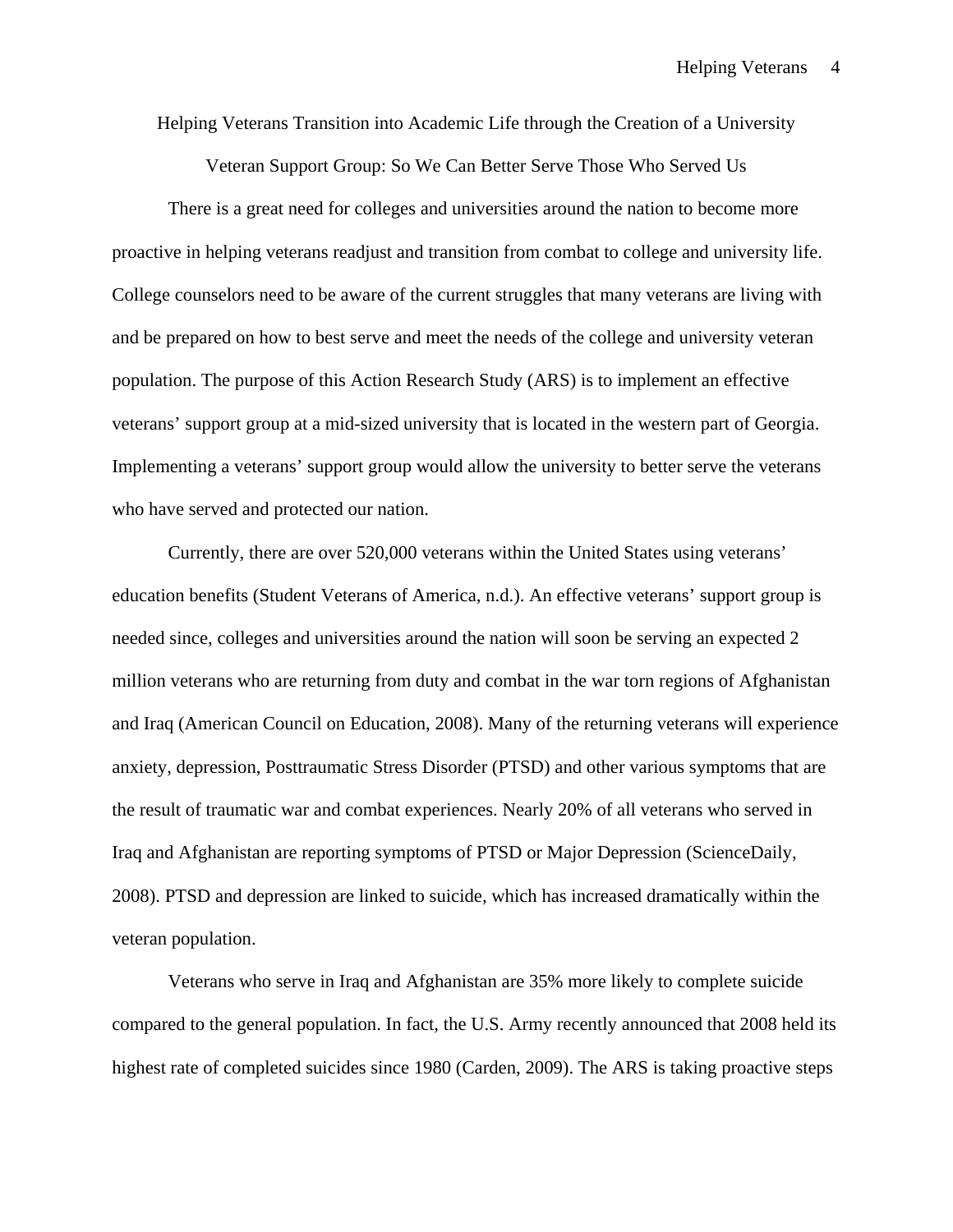to help returning veterans experience a positive and meaningful transition and adjustment to academic settings by advertising and implementing a therapeutic veteran support group at the university. The ARS will specifically focus and address the university veteran population. The research broadly investigates what veterans are currently suffering and coping with and will use this data to aid in the implementation of a university veteran support group.

#### Literature Review

Past research has found that veterans have a greater risk to experience depression, anxiety, PTSD, and other symptoms that are related to trauma, combat, and war (Nelson Goff, Crow, Reisbig, & Hamilton, 2007). Increasingly, veterans are experiencing added stress from the frequency and length of deployments, which is the result of living in life or death combat situations on a daily basis. There is a correlation with the frequency and length of deployments and emotional and psychological stress. The number of times soldiers deploy has dramatically increased in the past decade. Adler, Huffman, Bliese, and Castro (2005) have noted that soldiers entering the armed forces today will deploy an average of 14 times by the time they serve 21 years. Veterans who served 20 years ago only served an average of 4 deployments. Accordingly, there will be a significantly large number of soldiers who will be returning from combat in Iraq within the next year and many of the soldiers will have experienced traumatic situations. There will also be a significant increase in troops deploying to Afghanistan in the next couple of years. The increase in troops deploying to Afghanistan may result in an increase of veterans who could potentially live through traumatic experiences.

#### *Deployment Length and Readjustment to Civilian Life*

Longer deployments and the possibility of increases in traumatic experiences dramatically raise the chances that veterans will experience difficulties readjusting to academic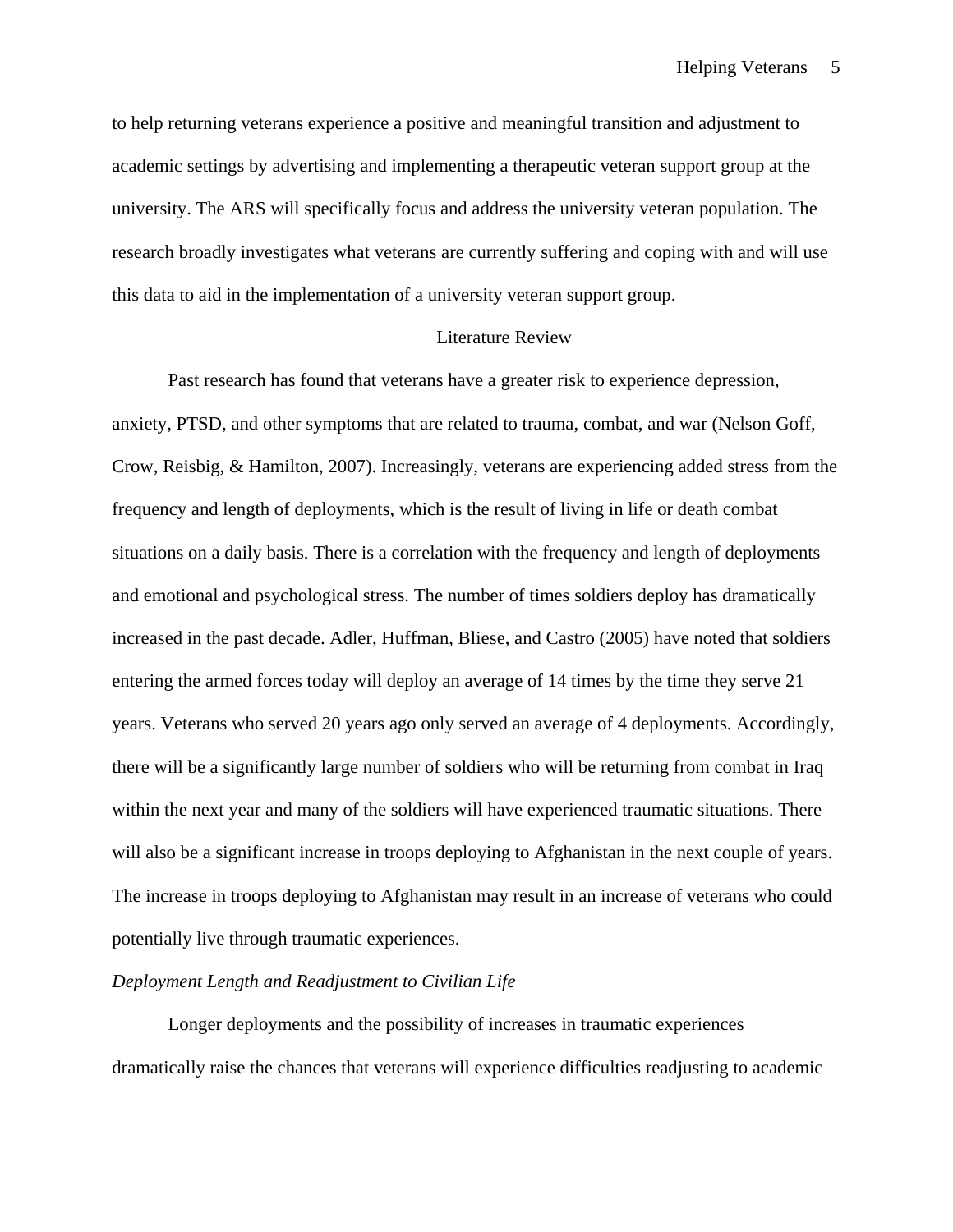and civilian life. It has been reported that repeated deployments come at a potential cost to one's psychological health, physical health, and well-being (Adler et al., 2005). The deployment length and location can indicate what type of adjustment a soldier may experience. The longer a stressor lasts, the more difficult it is for an individual to cope and adjust. Duration of deployment has the potential to lead to psychological and physical exhaustion. Moreover, soldiers returning to combat deployment who have prior combat deployment experience are more likely to be associated with poorer adjustment compared to soldiers who do not have prior combat deployment experience. Adler et al. conducted research on deployment length and found that deployments that lasted less than 6 months indicated less psychological distress; however, deployments lasting over 6 months led to an increase in potential psychological distress.

The increase in deployments adds to veterans' stress and increases the chances they will experience traumatic events. Studies have found that trauma survivors have an increased susceptibility of experiencing greater distress following subsequent trauma (Adler et al., 2005). Soldiers serving in Iraq and Afghanistan are more likely to experience repeated traumatic situations and events, especially when the enemies dress like civilians and when one is fighting in urban environments. Traumatic experiences increase the chances of one experiencing the symptoms of PTSD and depression.

Additionally, researchers found that soldiers who served over 19 months in Vietnam were more likely to be classified as having PTSD compared to those soldiers who served less than 19 months in Vietnam (Adler et al., 2005). The repeated exposure to traumatic events for an extended period of time was greater when one served in combat for 19 months or longer. This research with Vietnam veterans has not been used in correlation with recent veterans who have served over 19 months in Iraq and Afghanistan. However, Vietnam is similar to Iraq and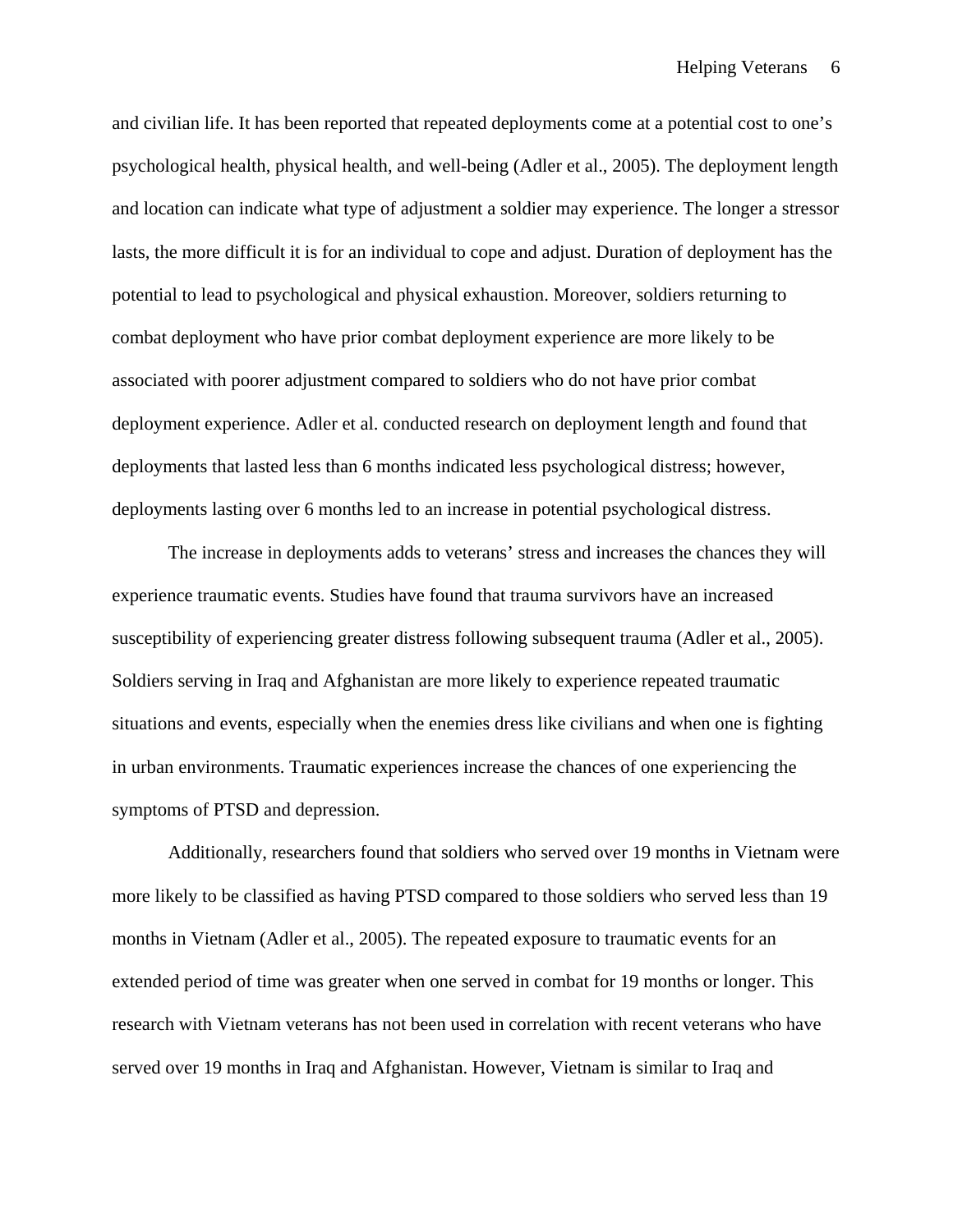Afghanistan in regards to the guerilla combat, where one has difficulties distinguishing civilians from combatants. Guerilla combat also increases the chances of civilian casualties, which is an additional stress and traumatic experience that soldiers are expected to cope with.

### *PTSD, Depression, and Increases in Suicide*

Currently, many veterans have served over 19 months in Iraq and Afghanistan, which increases one's chances of living through a traumatic experience; therefore, increasing one's susceptibility to experiencing PTSD and depression. PTSD and depression are linked to suicide, which has increased dramatically within the veteran population. In the Army, soldiers suicide rate reached its highest level in three decades in 2008 (Barnes, Chong, & Perry, 2009). Suicides among Army soldiers increased again in February 2009, which has led to the Army releasing monthly suicide reports. In the past the Army released yearly reports on suicide, but the Army has now decided to release monthly suicide reports in hopes of bringing attention to the dramatic spike in suicides (Associated Press, 2009).

### *Battling the Effects of War in Everyday Life*

 Soldiers returning from Vietnam found that they were still experiencing the effects of combat even after they had re-entered civilian life. The residual effects of combat are often manifested in PTSD, which may have a delayed onset (Brown, 1984). Many returning veterans are currently coping and living with PTSD. PTSD is a disorder that not only affects the veteran, but also his or her family, friends, and co-workers. The effects of PTSD may threaten the stability of the family unit and the viability of the marriage, which often serves as the immediate support structure for the veteran (Brown). Trauma, specifically trauma from combat has been shown to be potentially detrimental to marriage (Nelson Goff et al., 2007). It is expected that 6% to 11% of veterans who serve in Afghanistan will experience PTSD and 12% to 20% of veterans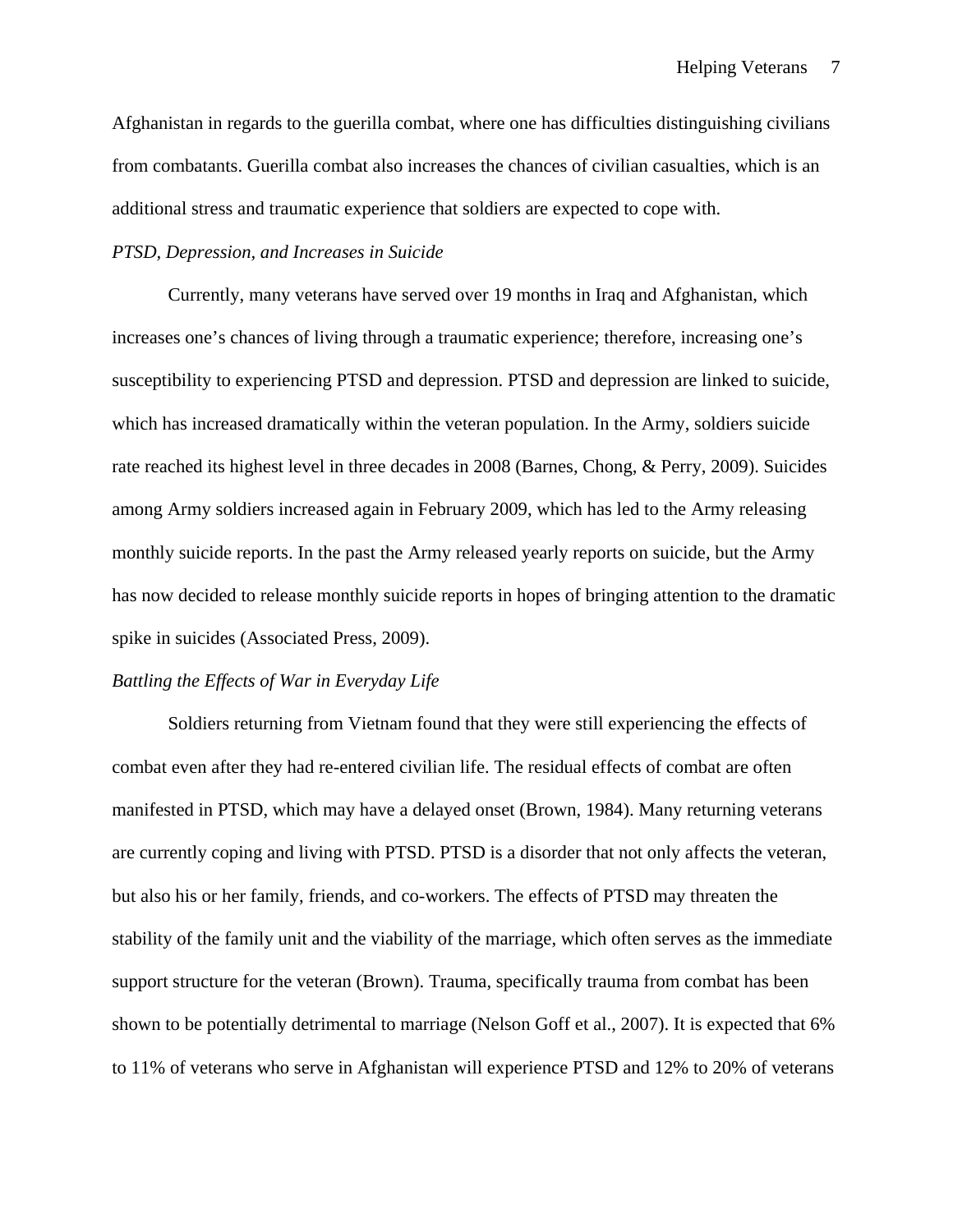who serve in Iraq will experience PTSD (National Center for PTSD, n.d.). PTSD may occur if someone has directly or indirectly experienced a traumatic event. Veterans who have served in combat may have witnessed or lived through traumatic and life threatening experiences, which would make the veterans more susceptible to developing PTSD. One recent study found that veterans may be able to take steps to prevent poor adjustment and the negative effects of war by having a strong and positive perception and identification with one's social group (Tucker,

Sinclair, & Thomas, 2005).

#### *Social Identity Theory and Veterans*

Social Identity Theory perceives the self-concept as being a product of one's personal identity and a social or collective identity. Veterans are often involved in a socialization process that encourages the identification with one's unit, brigade, and armed branch of service (Tucker et al., 2005). Therefore, one has to consider the veteran as a collective whole (unit, brigade, branch) when working with a veteran. Veterans may find it difficult to relate to typical college students because of their social identity. Having effective veterans support groups can help lessen the stress that veterans may experience from academia. Group's perceptions of stressful situations influence individual's perceptions of stressful events. Strong effective leaders may also influence veteran's perceptions of stressful events. Tucker et al. found that addressing and intervening with the targeted group rather than with an individual was more effective when the individual identified his or her self as belonging to a social group. Negative consequences and some types of stress were reduced when the targeted group was addressed.

### *Viewing Veterans as Survivors*

 Collecting background data about the veteran's perceptions and experiences is essential when trying to help veterans and their families. Reviewing the sociocultural history of the war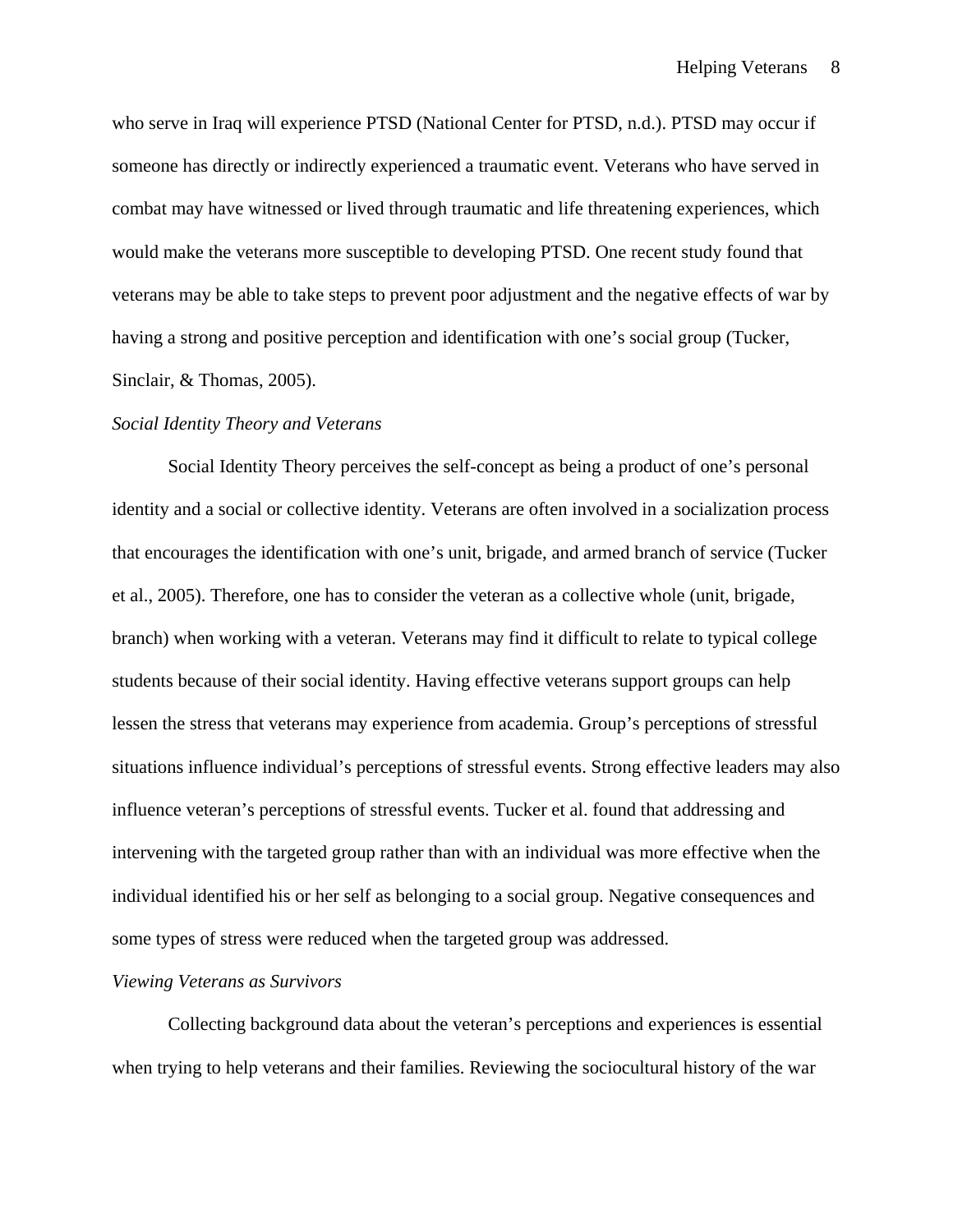that the veterans served in will help aid in better understanding the needs and concerns of the veteran. One has to take into consideration what the political climate was like during and after the war when one is serving veterans. Having a complete understanding of all the dimensions of the veteran will help the spouse and family of the veteran because many veterans do not share their perceptions and experiences (Brown, 1984). Veterans do not believe others can understand what they have lived through. The traumatic and stressful experiences are often too difficult for the veteran to share with others. If the spouse and family members immerse themselves into the sociocultural history and all other dimensions of the political climate and descriptions of the war, then they may be able to more fully understand what the veteran is experiencing. Brown states, "it is necessary to understand that the veteran is a survivor of a traumatic event of world history," which means that one must begin with the survivor perspective when one is seeking to understand and plan interventions with the veteran (p. 378). Often times the survivor perspective is forgotten while the brave hero perspective is glorified and depicted in Hollywood films. *Helping Veterans by Increasing Morale* 

 Morale has recently been investigated among the veteran population, and it has been viewed as a variable that is capable of stimulating veterans' volition and drive in ways that will lead to improved adjustment under stressful conditions (Britt, Dickinson, Moore, Castro, & Adler, 2007). Morale is viewed as a positive motivational construct and can be used to generate pride, energy, and enthusiasm among the veteran population. Britt et al. further state that morale can generate purpose, meaning, confidence, and optimism. This research suggests that engagement in meaningful work and confidence in one's unit functioning and leadership is correlated with high morale. The research also found that depression was best predicted from negative experiences and aversive events that occurred during deployment. Lacking confidence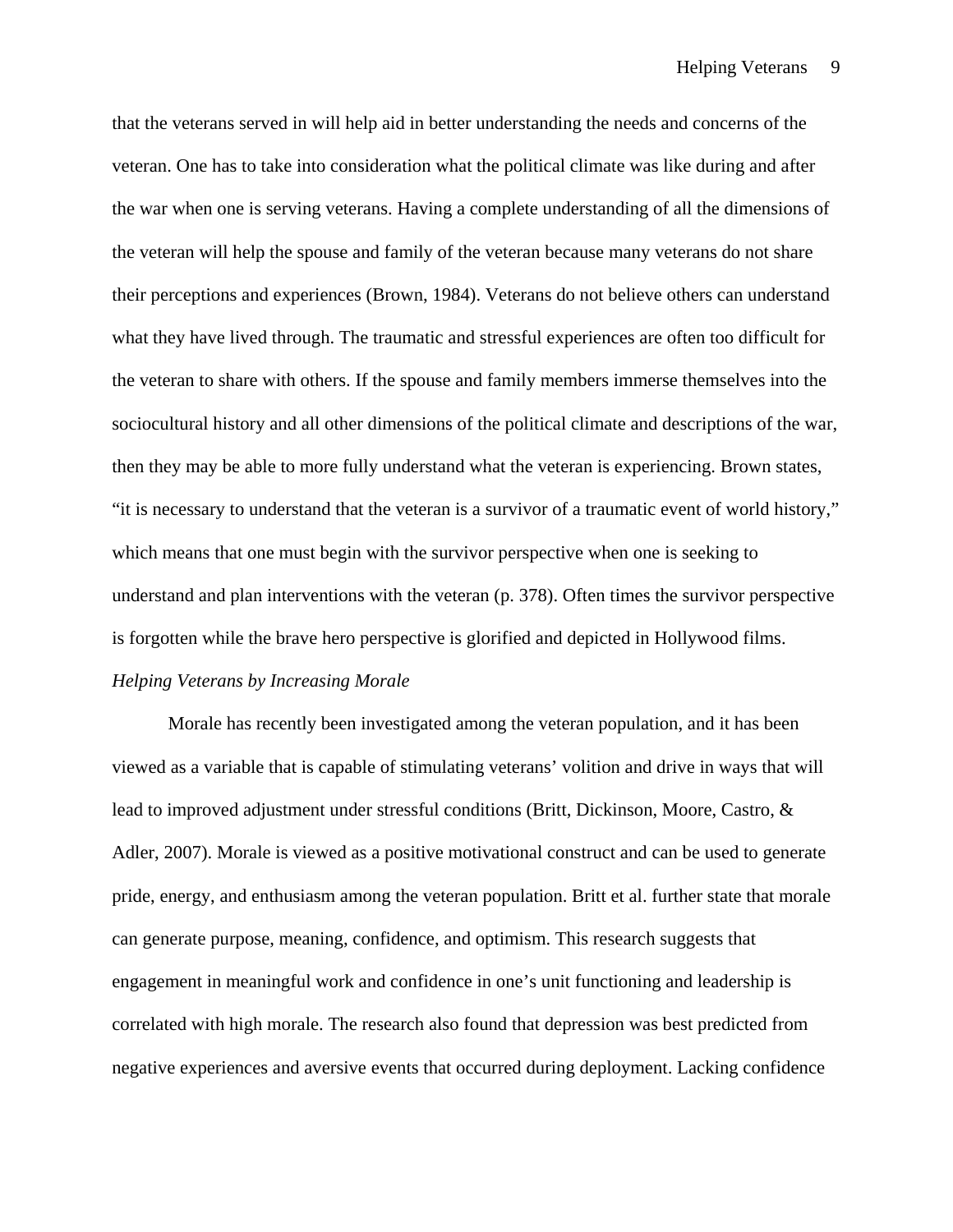in one's work, unit functioning, and leadership was also a predictor of depression. The research on morale could be used in veterans support groups and in career counseling. Veterans support groups should have a strong, respected, and competent leader to facilitate the support group meetings. Career counselors could use the morale data to help student veterans find a major and career path that is meaningful in the veteran's life.

#### *Stress and Academia*

Stress has been linked to adverse effects in health and many other physiological, cognitive, social, emotional, and performance problems (Tucker et al., 2005). Veterans returning from Afghanistan and Iraq have experienced traumatic life and death situations on a daily basis, which contributes to stress. Returning veterans who leave traumatic stressful wartime conditions to enter academia are often faced with added stress from the rigors of quizzes, papers, and exams. The stress from academia may become elevated when veterans are already coping and living with PTSD and other combat and war related diagnoses. Thus, three research questions were postulated and researched in order to help make the transition from combat to academia as supportive and helpful as possible for returning veterans.

#### Methodology

Qualitative and quantitative data were collected in order to answer three research questions that will help the researcher design and implement a successful and effective university veterans' support group. The first question is, what are the perceptions that university veterans have of veterans' support groups? Secondly, what are the factors that prevent veterans from attending veterans' support groups? Lastly, what factors would increase veterans' willingness to participate in a veterans' support group? A university faculty member who works with university student veterans emailed the veterans' support group survey to all veterans' university campus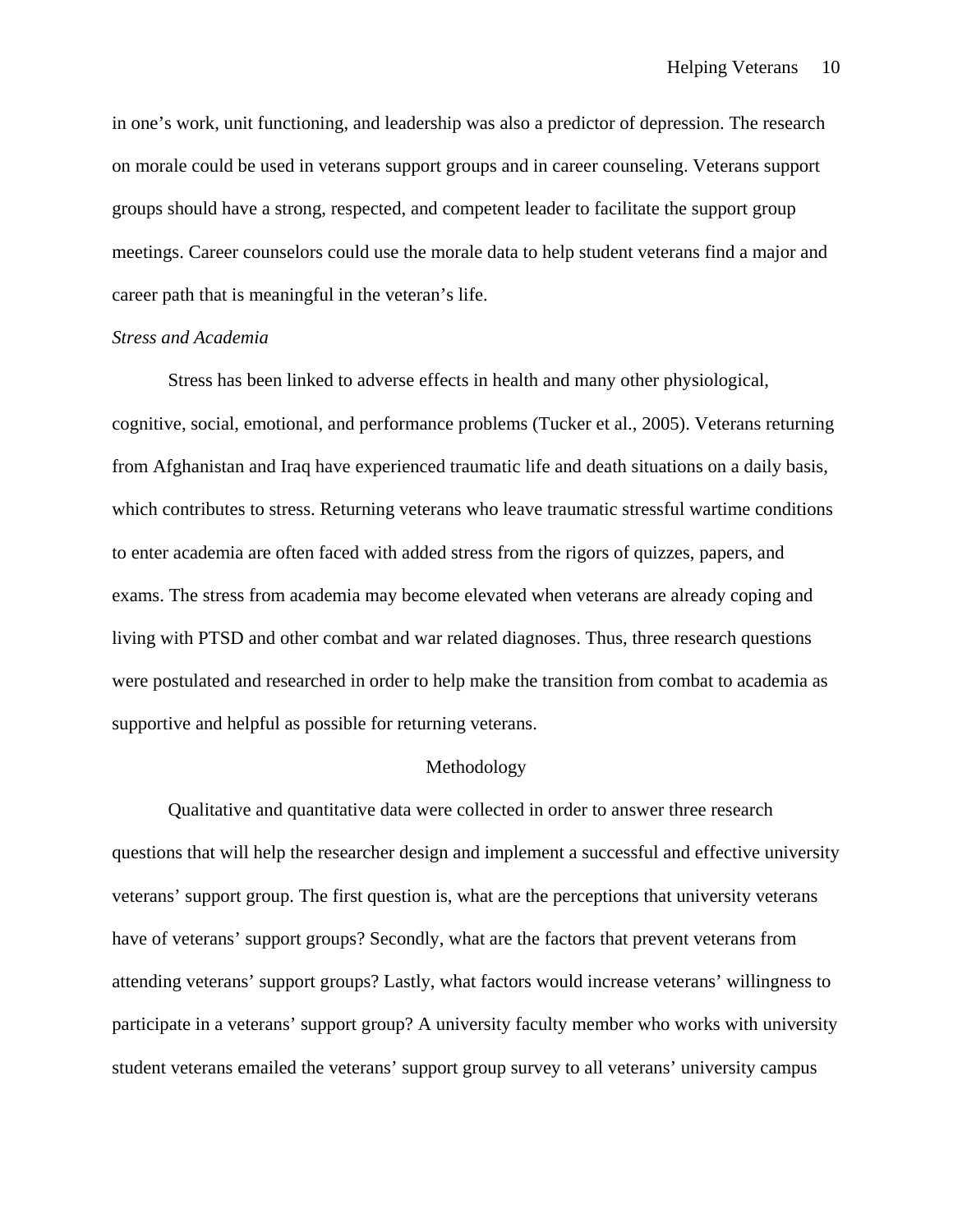email accounts. The email contained an attached link to the website Surveymonkey.com where the veterans were able to voluntarily and anonymously take the veterans' support group survey. *Data Collection Sources* 

Data was collected through several sources, as discussed below. The three research questions were addressed through a veteran support group survey, interviews with college counselors, discussions with university Student Development Center (SDC) staff, and an extensive and thorough literature review, which included searching veterans websites. The principal researcher conducted several interviews with SDC counselors, and an extensive literature review was conducted in order to gain insight and understanding into the current experiences and struggles that veterans are currently experiencing. The researcher collected quantitative data through a Likert Scale survey that all university veterans received by email through Surveymonkey.com. The researcher and SDC staff developed a veteran support group survey after a discussion on support groups and veterans. The discussions yielded a 12 item survey. There are 11 Likert Scale items on the survey that collected quantitative data about possible topics to discuss during a support group meeting and when and how often veterans would attend a support group meeting.

Qualitative data was collected by 1 open-ended question placed at the end of the survey. The researcher coded the qualitative data through thematic analysis as themes emerged from the qualitative data collected. The researcher conducted an inter-rater reliability analysis on the qualitative data with several counselors to ensure validity and reliability.

Additional data was collected through semi-structured interviews and discussions with SDC staff. Lastly, a significant amount of data was collected through an extensive literature review, which involved researching government websites, online periodical databases, and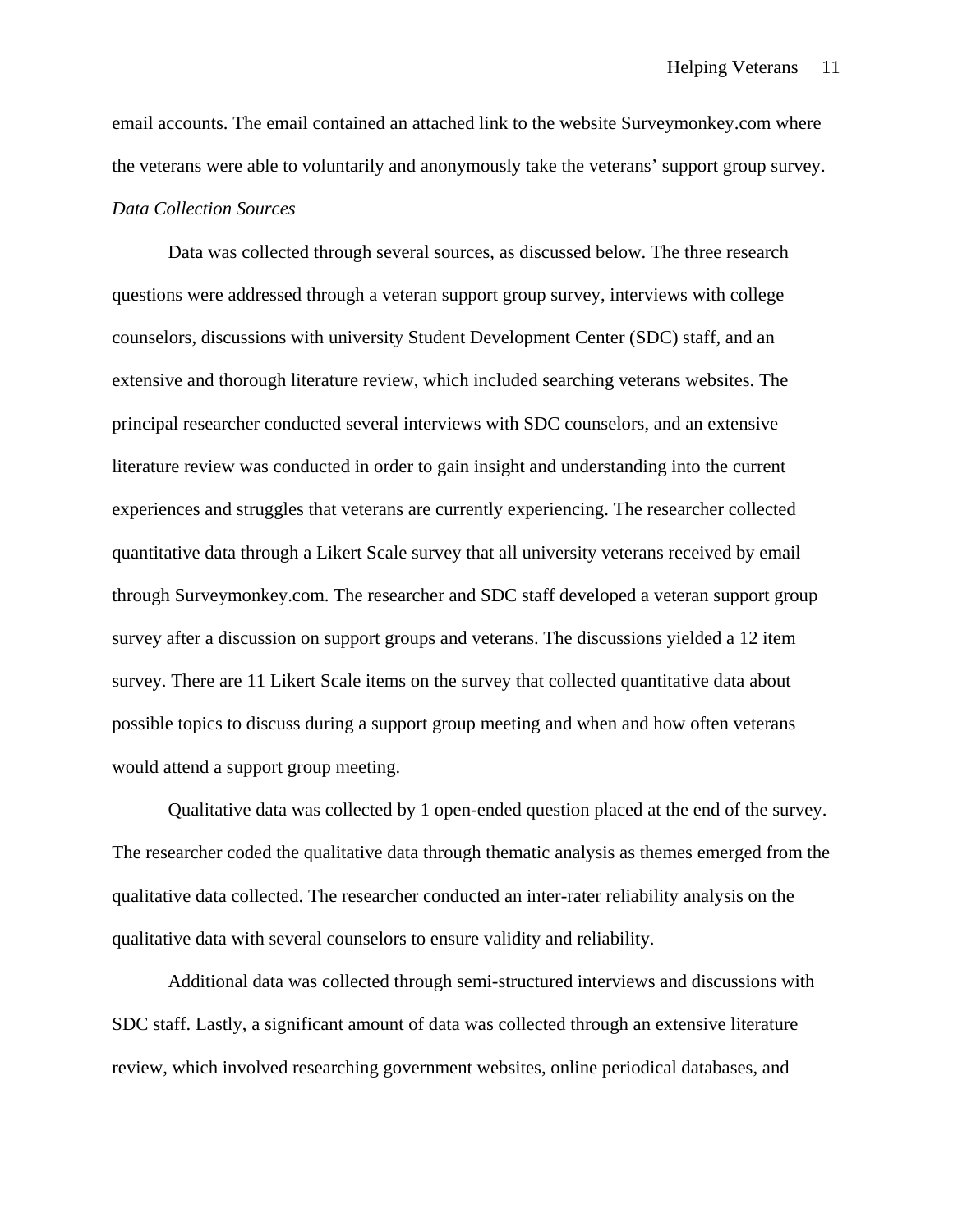online journal databases. Recent research articles provided a significant amount of data on returning veterans from Iraq and Afghanistan.

#### *Participants*

The researcher's pool and membership of participants are university veterans. The pool of university veteran participants consisted of 128 veterans. The veterans remained anonymous, and the veterans were not controlled for who served in combat and who did not serve in combat. Therefore, the researcher will have two defined parameters. First, all members must be veterans. Secondly, all members must be university students. Twenty-six veterans completed the survey, which is just slightly over a 21% return rate.

### *Data Analysis and Results*

The primary source of data collected was from the literature review. Information on veterans is difficult to find. Data and information are scattered and not easily accessible, which led the researcher to conduct an extensive study on veterans and their readjustment to civilian and academic life. The data collected from the literature review was distilled and synthesized into a data source and literature review for the current study. Supplemental data came from the veterans' support group survey. Surveymonkey.com analyzed the quantitative data by analyzing the item response rate and quantifying the responses into percentages. The 11 Likert scale items were designed to collect data on what type of topics would be of interest to veterans, how often veterans would want to meet, and when veterans would want to meet (see Appendix A). Furthermore, the qualitative question yielded 4 themes that were coded through thematic analysis. Several counselors tested the 4 themes for inter-rater reliability. The data collected from the veterans' support group survey was used with the data collected from the literature review to develop a more integrated and informed understanding of veterans and veteran support groups.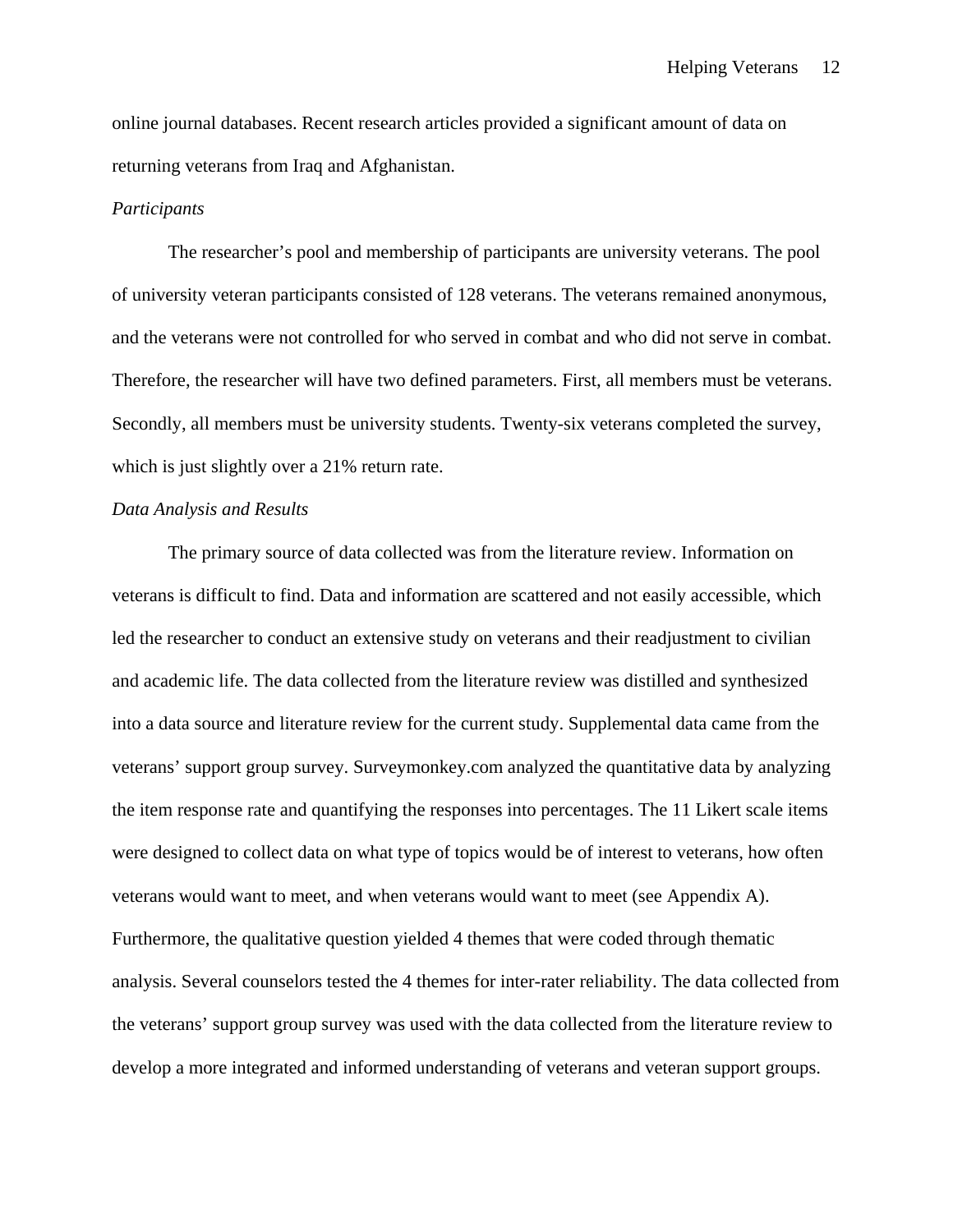Items 1-5 addressed topics of possible support group discussions that may interest veterans after returning from deployment. Accordingly, 52% of veterans would not want to attend a group that presented on readjusting to civilian life, yet 48% of veterans would want to attend a group on readjusting to civilian life. There was a 53.8% response that indicated veterans would not attend a presentation on developing effective coping skills on addressing anger, but 46.2% of veterans would attend. Veterans more strongly indicated by 61.5% that they would not attend a group that presented on readjusting to family life, but 38% of veterans would attend. Alternatively, 61.5% of veterans indicated that they would attend a group that presented on PTSD, yet 38.4% would not attend. The group presentation on readjusting to the demands of academic life is the group most likely to be attended by veterans. The veteran's response indicated 73% of veterans would attend a group that presented on readjusting to academic life, while 26.9% of veterans would not attend.

 Questions 6-8 addressed the frequency of attending a veterans support group. Meeting every week scored 72% least likely to attend, yet 28% would attend a meeting held weekly. Veterans indicated by 50% that that they were open to meeting every other week; however, 50% of veterans would not attend a meeting every other week. The majority (84.6%) of veterans would attend a support group that meets once a month with 15.4% who would not.

 The last topic for the Likert scales was the time of day that veterans would meet for a veteran support group. Questions 9-11 addressed this topic. The veteran's response to morning meetings indicated that 65.4% of veterans would not attend a veteran support group that meets in the morning with 34.6% who would attend in the morning. There was a larger number of veterans (56%) who would prefer an afternoon meeting time, while 44% of veterans would not want to meet in the afternoon. Lastly, the majority of veterans would prefer to meet in the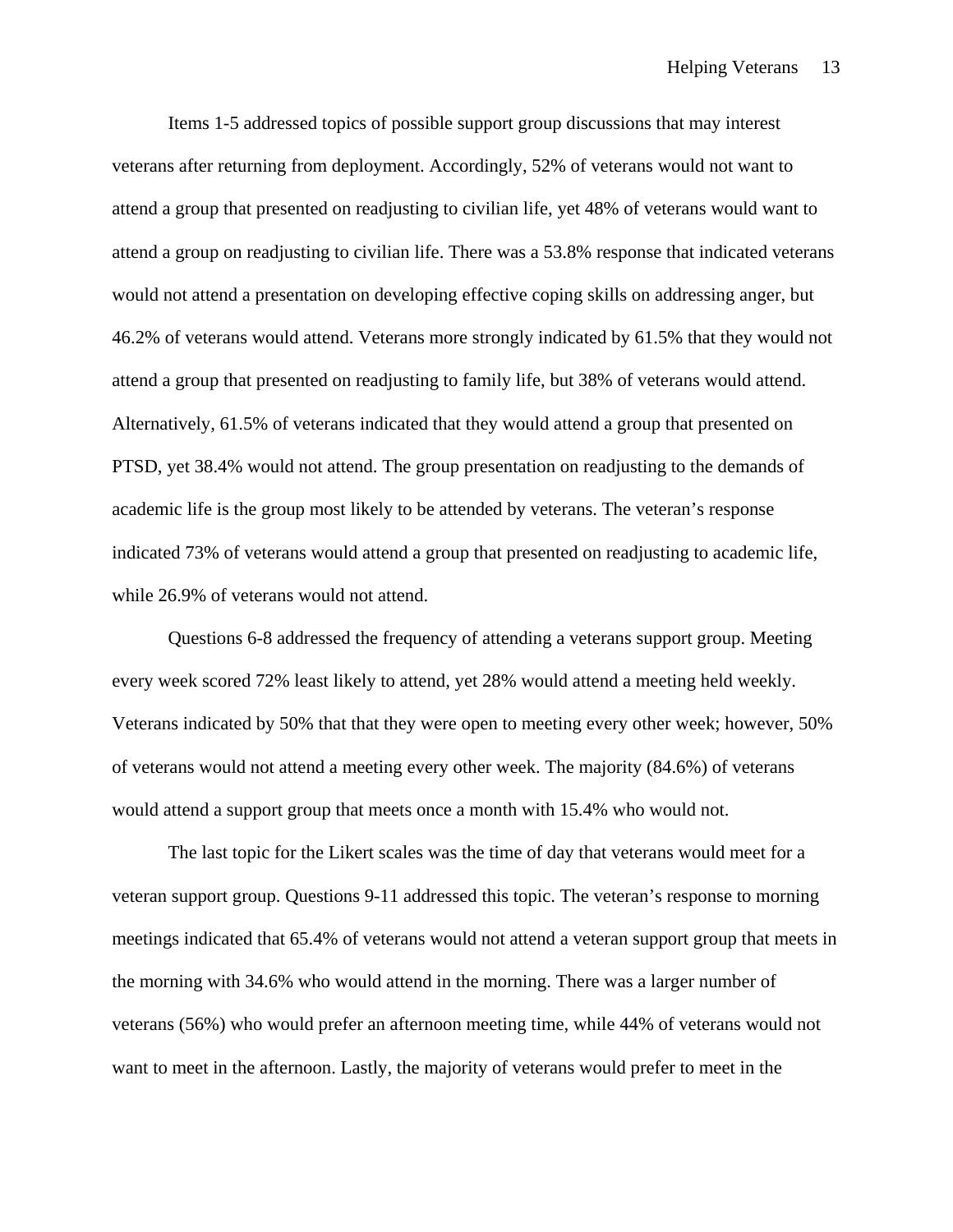evening. The veterans' response indicated 57.7% would attend an evening meeting, while 42.3% would not attend.

The researcher found 4 themes in the qualitative responses. The themes are, unsure what a support group would be (Theme 1), a support group is a networking-student club or organization (Theme 2), a support group is a therapeutic environment where experiences and emotions can be shared (Theme 3), and responses from non-combat veterans (Theme 4). Table 2 has the coded qualitative responses and 4 themes.

#### **Discussion**

The data the survey yielded was informative, insightful, and helpful. Data from the ARS revealed there is an interest among veterans to participate in a veterans' support group. Furthermore, there is a significant need to help serve veterans who are currently enrolled at colleges and universities around the nation. Unfortunately, there is a stigma attached to psychological and counseling services among the veteran population, which makes the formation of veteran support groups difficult. However, recent research into the efficacy of veteran support groups has demonstrated positive treatment results with veterans who are living with PTSD. The availability of emotional, instrumental, and perceived social support from family, friends, and most importantly other veterans is an essential component to the treatment of PTSD among the veteran population. Veterans play an essential role in the support and treatment process of other veterans who are living with PTSD (Laffaye, Cavella, Drescher, & Rosen, 2008). Accordingly, there is significantly efficacious results for veterans suffering with severe PTSD when veteran treatment facilities utilize group psycho-educational and skill-building sessions (Kutter, Wolf,  $\&$ McKeever, 2004), which seem to support the creation and implementation of a veteran support group at the university.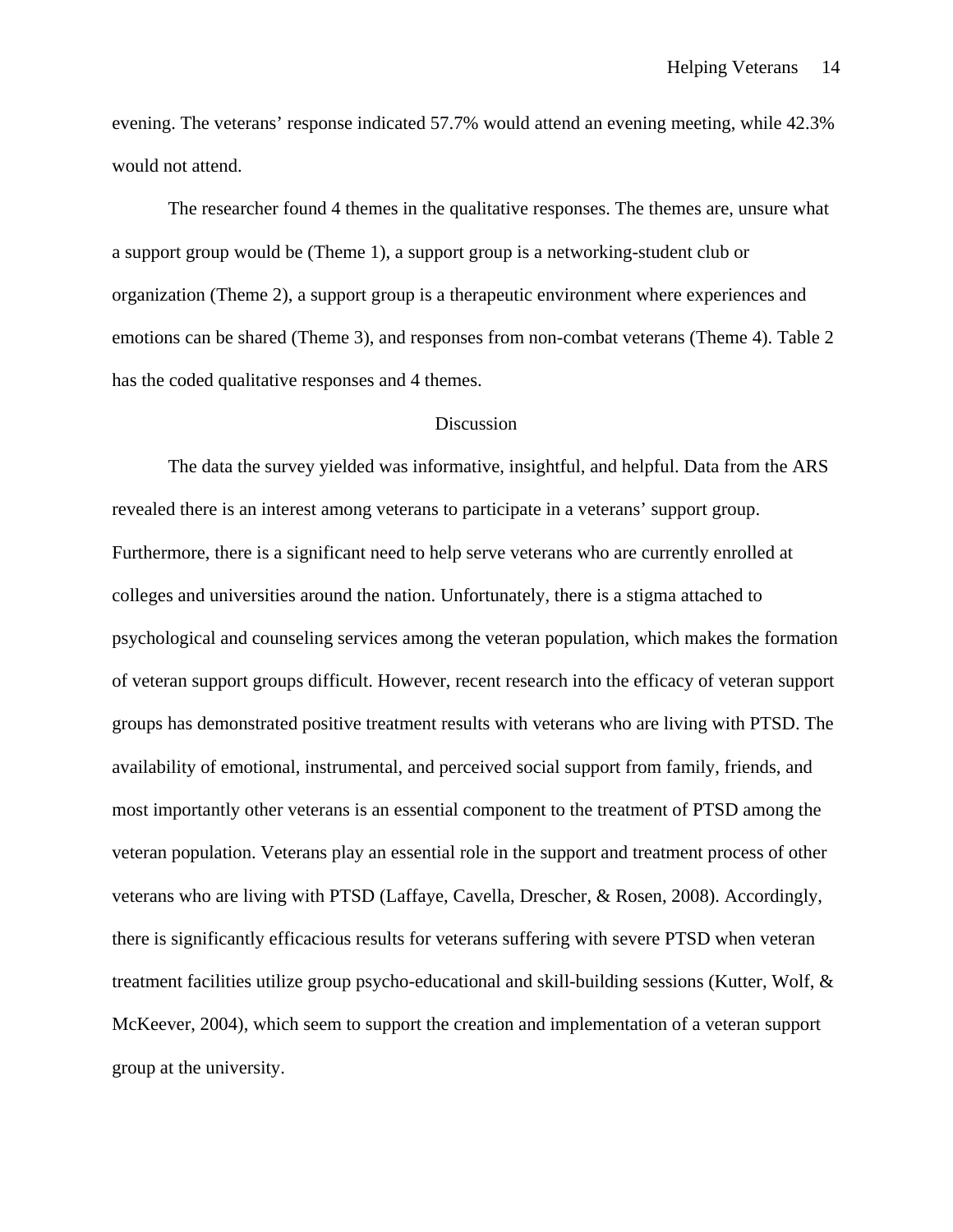Accordingly, survey results indicated that PTSD and readjusting to the demands of academic life are the most central concerns among the veterans sampled. Meeting once a month in the afternoon or evening is also of importance to the veterans sampled in the ARS. Therefore, having meetings that present on readjusting to academic life and PTSD, and that meet once a month in the afternoon or evening could be a way to gain rapport with veterans, which could lead to the exploration of different topics, emotions, experiences, and concerns once the rapport is gained. In addition, the results indicate that a significant number of the veterans sampled would attend a veterans' support group that presented on readjusting to academic life. The qualitative data resulted in 4 themes and the majority of responses fell within 2 themes. The 2 themes indicate veterans would either want more of a veterans' student group or a veterans' support group where there is support but not pressure to share traumatic experiences.

The data collected from the survey, interviews, and literature review yielded fresh insight on what the current struggles of veterans returning from duty and combat are, what topics are of interest to veterans, what the best time of the day and how often a veterans' support group should meet, and what veterans' beliefs and perceptions of support groups are (see Table 1). Each data source complemented one another, since all of the data sources provided new insight into the world of veterans.

#### *Immediate Intervention*

The intervention specifically focused and addressed the university veteran population. The data that was collected from triangulation was used to develop an informational flier that informs veterans about some possible benefits of veteran support groups. Accordingly, the flier also advertises a veterans' support group that will be implemented fall, September 2009. The data and information collected has been distilled into one informational flier, which has been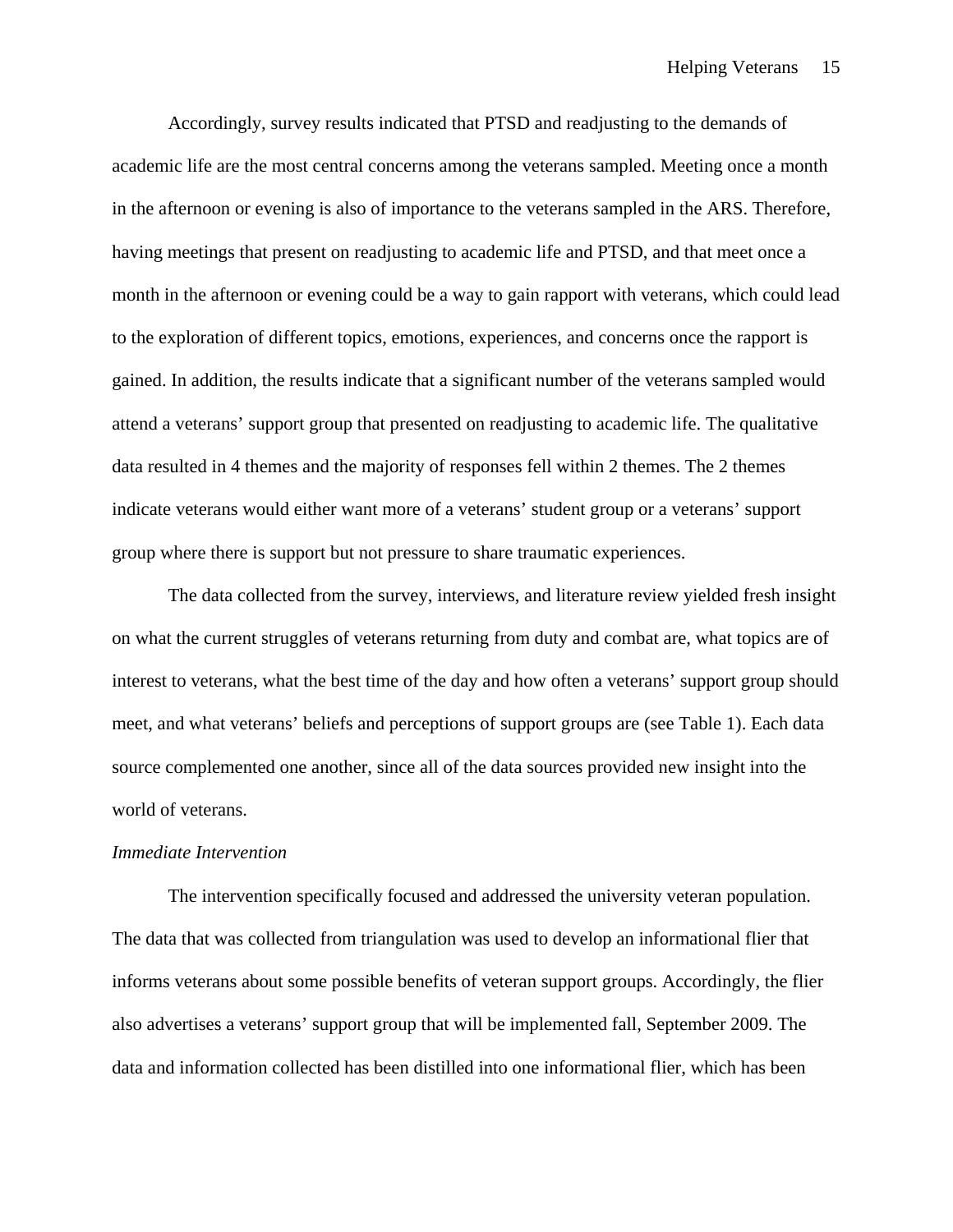distributed this semester and will continue to be distributed throughout the summer and fall of 2009 to all veterans by faculty who work with university veterans. The fliers are also on display at various offices and centers around campus where veterans may frequently visit. Lastly, the fliers were emailed to all university veterans through the veterans' campus email account.

### *Future Interventions*

Moreover, the researcher will create an educational and informational section on veterans' counseling and support on the SDC website, when it is updated. All of the data collected from the current ARS will be distilled into a concise and informative section on the SDC website. The website is expected to be updated this summer. Data that was collected from triangulation will also be used to develop an informational brochure that will educate veterans about the benefits and common misconceptions of veteran support groups. Accordingly, the brochure will also advertise the veterans' support group that will be implemented fall, September 2009. The brochure will be distributed the summer and fall of 2009 to all veterans by faculty who work with university veterans. The brochures will also be on display at various offices and centers around campus where veterans may frequently visit. Lastly, the researcher will implement a veterans' therapeutic support group in the fall with university disability services and SDC. The researcher has been working with a university counselor from disability services this semester and the collected data supports the need to implement a veterans' support group in September 2009.

#### *Limitations of this Action Research Study*

The specific limitation in this study was not controlling for veterans who deployed and served in combat situations. At least one veteran who did not serve in combat completed the survey. Inherently, veterans who have served in combat will have experienced different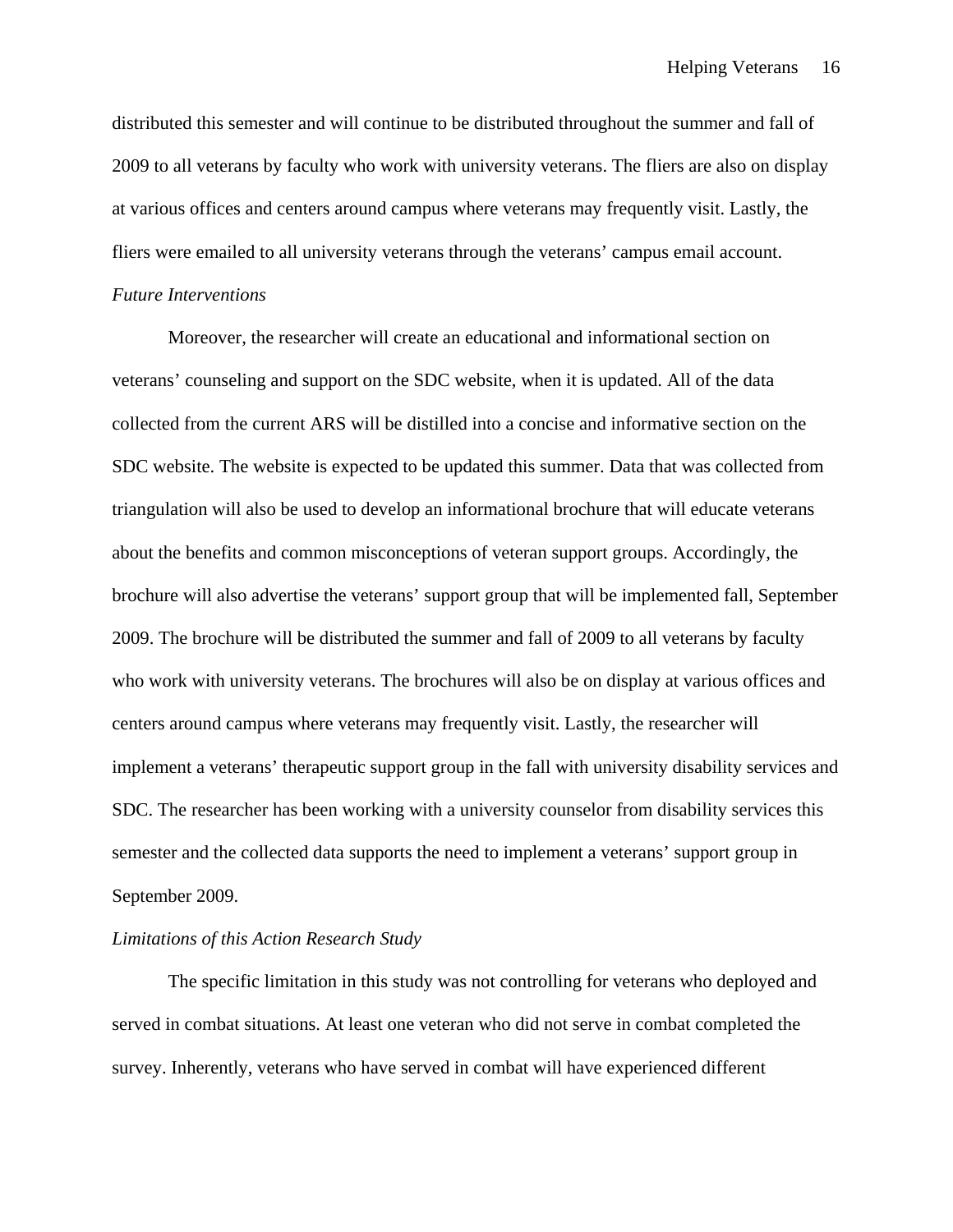experiences than veterans who have not served in combat. PTSD would most likely not be a central concern for a veteran who has not experienced war and combat first hand. Another limitation is the amount of data the researcher was able to collect from individual veterans. Surveys only collect limited data, whereas interviews with veterans would have provided significantly richer data on the individual experiences and emotions with which veterans live. *Recommendations for Future Research* 

There are a few areas where improvement could be made in this ARS. First, control for veterans who have deployed and served in combat situations. Secondly, two surveys could have been created and sent to veterans. One survey would be addressed to non-combat veterans and the second survey would be addressed to combat veterans. This way non-combat veterans would not feel marginalized. Lastly, it would have been beneficial to interview several veterans who are attending college or a university. Interviews from veterans attending higher education would have offered an in-depth look into the personal world of veterans as they readjust to civilian and academic life. Surveys do not offer the insight that interviews provide.

#### Conclusions

 This ARS revealed that there is an increased need to improve counseling services for the veterans in the academic population of the nation's colleges and universities. Colleges and universities around the nation will soon be serving an expected 2 million veterans who are returning from deployment in Afghanistan and Iraq (American Council on Education, 2008). Increasingly, many of these returning veterans will experience anxiety, depression, PTSD and other various symptoms that are the result of traumatic experiences from combat. This ARS demonstrated that veterans do have an interest in veterans' support groups and are willing to attend specific types of group sessions. The topic, meeting time, and frequency needs to fit into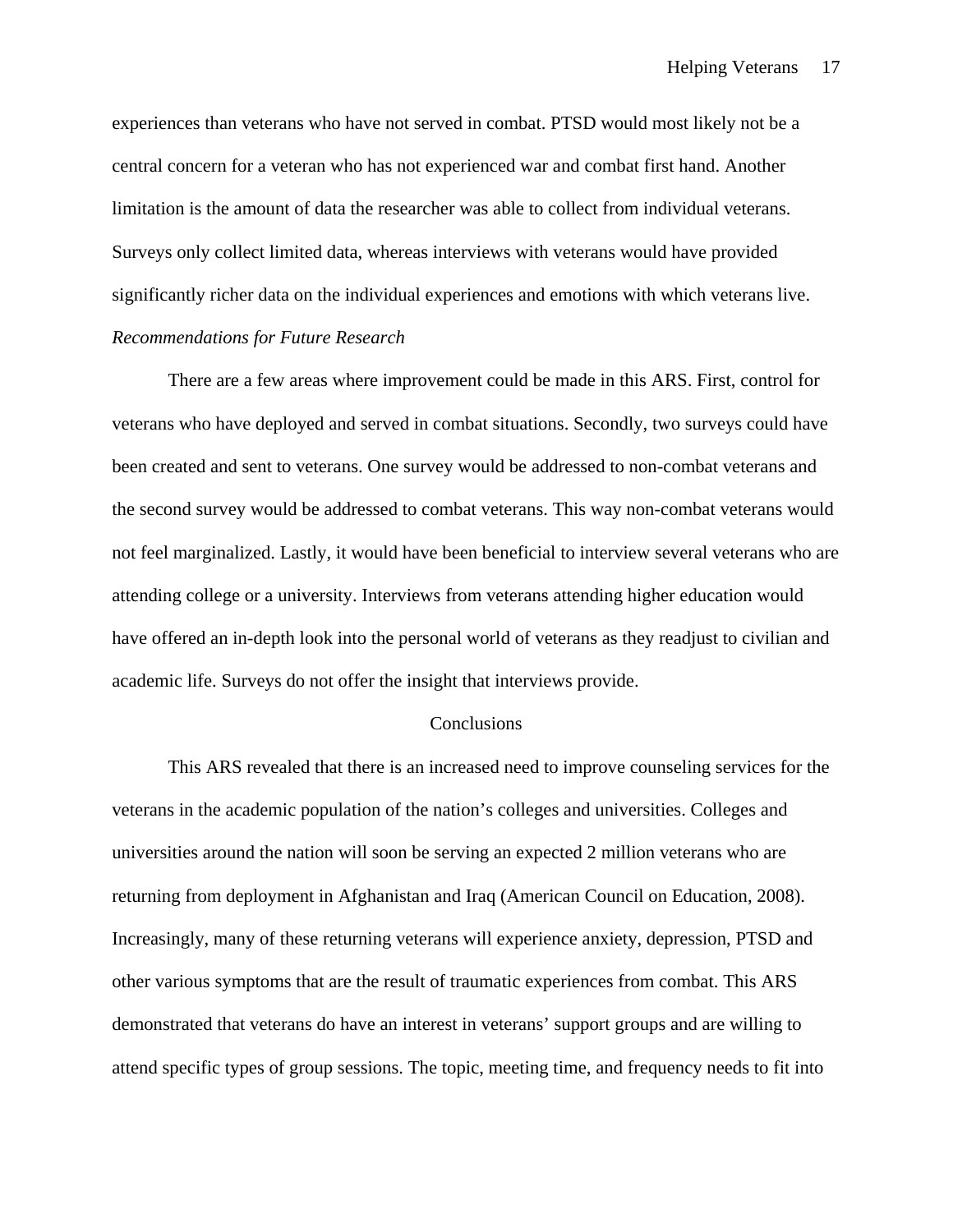veterans' schedules. This ARS would be easy to replicate and implement at other colleges and universities, which would allow more student veterans to have input at their schools and create an environment of comraderey, acceptance, and understanding.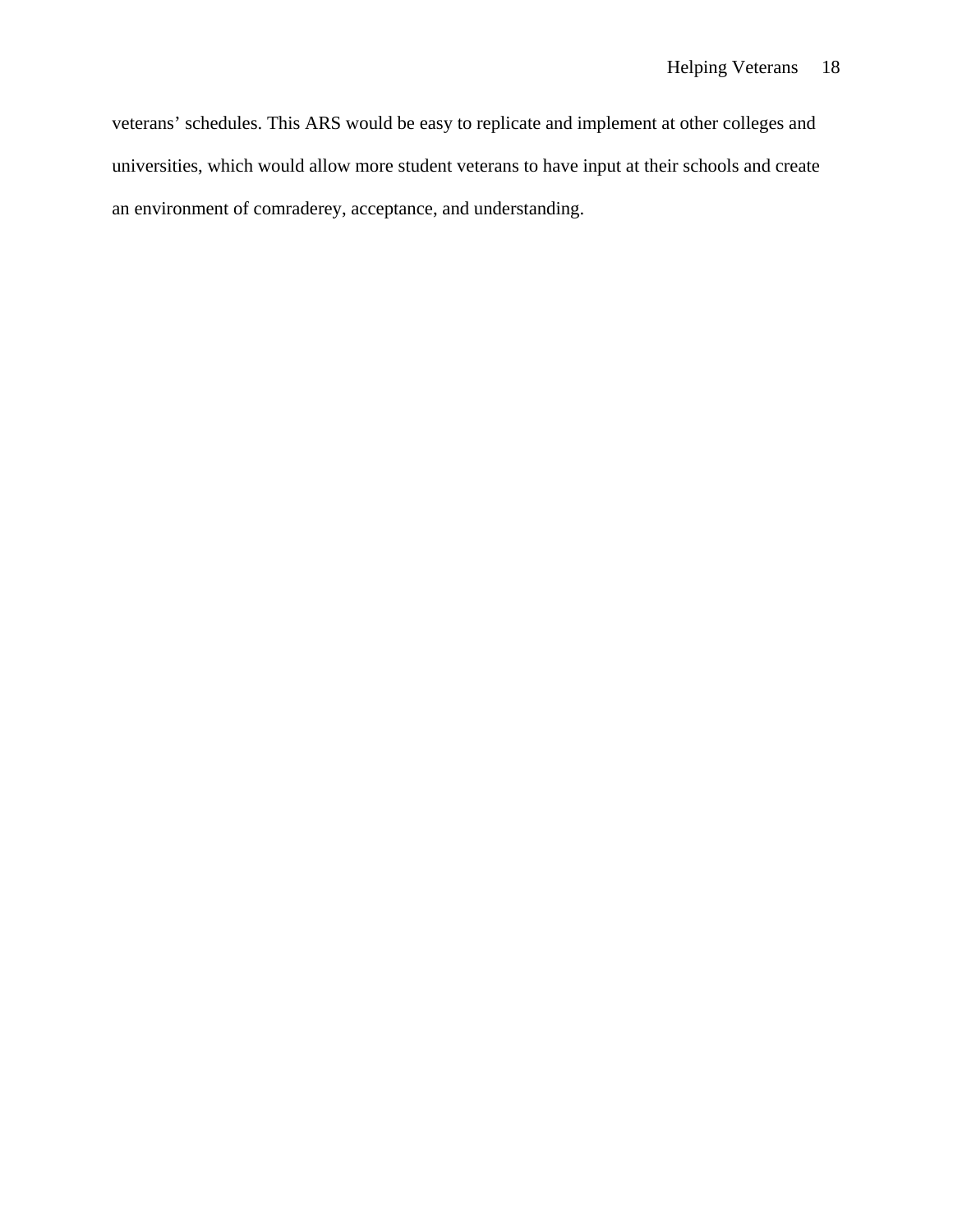#### References

- Adler, A., Huffman, A., Bliese, P., & Castro, C. (2005). The impact of deployment length and experience on the well-being of male and female soldiers. *Journal of Occupational Health Psychology*, *10*, 121-137.
- American Council on Education. (2008, November). Serving those who serve: Higher education and America's veterans. *Issue Brief*, 1-12. Retrieved March 2, 2009, from http://www. acenet.edu/Content/NavigationMenu/ProgramsServices/MilitaryPrograms/serving/Vetera ns\_Issue\_Brief\_1108.pdf
- Associated Press. (2009, March 6). Army reports more suspected suicides. *The Boston Globe*. Retrieved March 7, 2009, from http://www.boston.com/news/nation/washington/articles /2009/03/06/army\_reports\_more\_suspected\_suicides/
- Barnes, J., Chong, J., & Perry, T. (2009, January 30). Army sees sharp rise in suicide rate. *Los Angeles Times* [Use Google]. Retrieved March 1, 2009, from http://www.Latimes.com /news/nation world/nation/la-na-army-suicides30-2009jan30,0,4627928.story
- Britt, T., Dickinson, J., Moore, D., Castro, C., & Adler, A. (2007). Correlates and consequences of morale versus depression under stressful conditions. *Journal of Occupational Health Psychology*, *12*, 34-47.
- Brown, P. (1984). Legacies of a war: Treatment considerations with Vietnam veterans and their families. *Social Work*, *29*, 372-379.
- Carden, M. (2009, February 13). Suicide prevention hotline saves veterans' lives. *American Forces Press Service* [Use Google]. Retrieved March 22, 2009, from http://www.ngb. army.mil/news/archives/2009/02/021709-hotline.aspx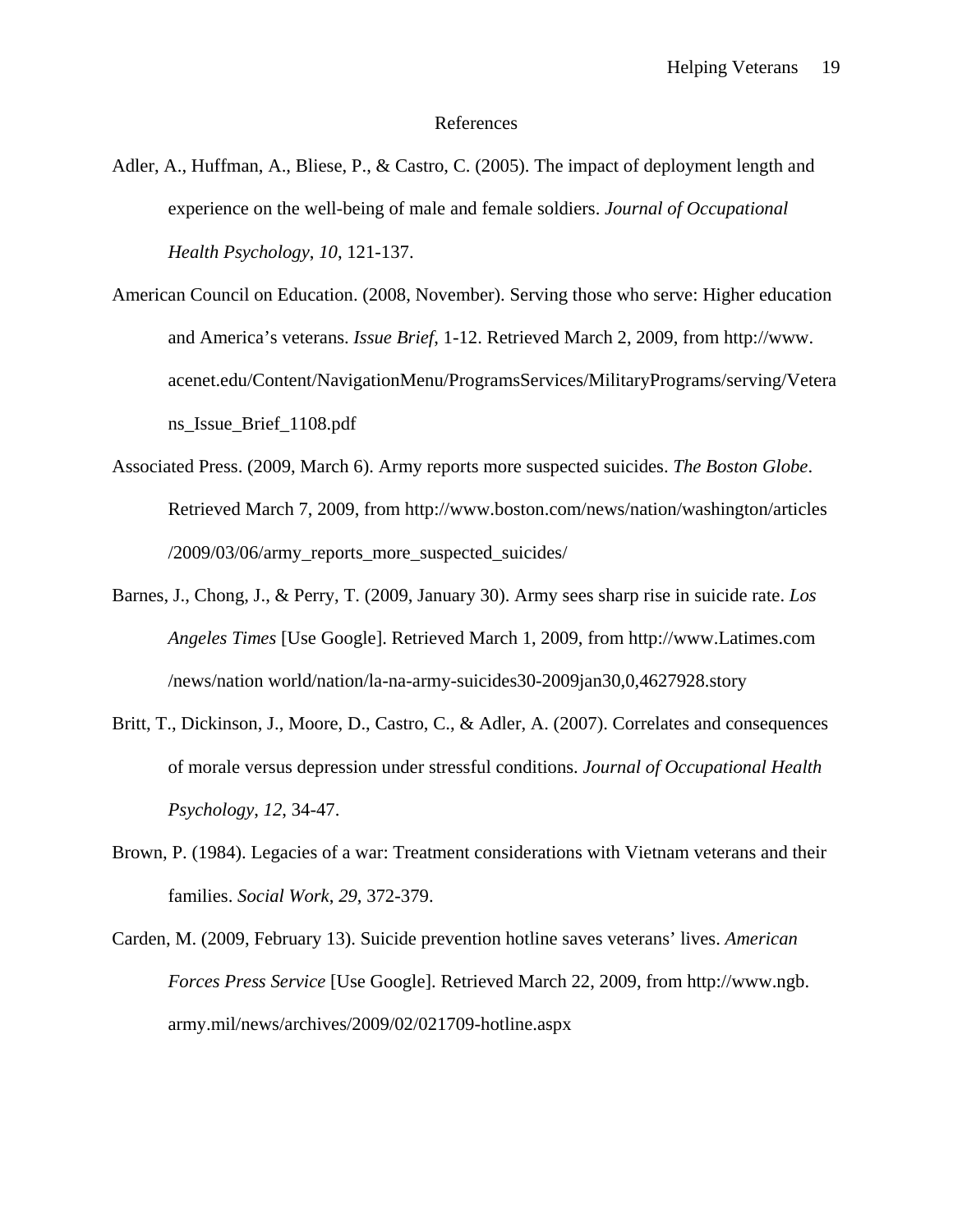- Kutter, C., Wolf, E., & McKeever, V. (2004). Predictors of veterans' participation in cognitivebehavioral group treatment for PTSD. *Journal of Traumatic Stress*, *17*, 157-162.
- Laffaye, C., Cavella, S., Drescher, K., & Rosen, C. (2008). Relationships among PTSD symptoms, social support, and support source in veterans with chronic PTSD. *Journal of Traumatic Stress*, *21*, 394-401.
- National Center for PTSD. (n.d.). *Fact sheet: How common is PTSD*. Retrieved March 2, 2009, from http://www.ncptsd.va.gov/ncmain/ncdocs/fact\_shts/fs\_how\_common\_is\_ptsd. html?opm=1&rr=rr1363&srt=d&echorr=true
- Nelson Goff, B., Crow, J., Reisbig, A., & Hamilton, S. (2007). The impact of individual trauma symptoms of deployed soldiers on relationship satisfaction. *Journal of Family Psychology*, *21*, 344-353.
- ScienceDaily. (2008, April 19). One in five Iraq and Afghanistan veterans suffer from PTSD or major depression. *ScienceDaily*. Retrieved March 22, 2009, from http://www.science daily.com/releases/2008/04/080417112102.htm
- Students Veterans of America. (n.d.). *Student veterans of America* [Brochure]. DC: Author. Retrieved March 1, 2009, from http://www.studentveterans.org/resourcelibrary/ documents/SVA%20Brochure.pdf
- Tucker, J., Sinclair, R., & Thomas, J. (2005). The multilevel effects of occupational stressors on soldiers' well-being, organizational attachment and readiness. *Journal of Occupational Health Psychology*, *10*, 276-299.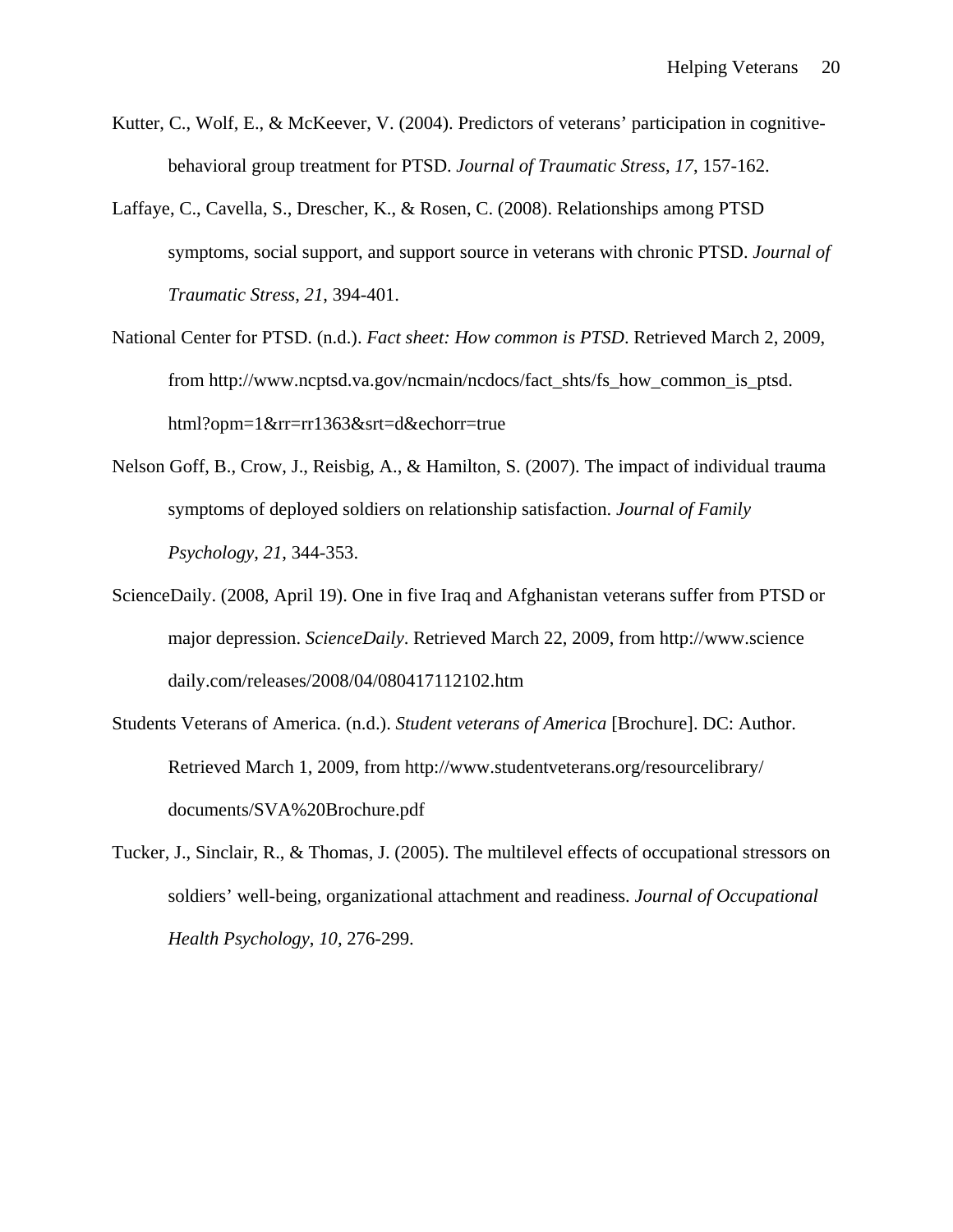### Appendix A

### *Veteran Support Group Survey*

The survey is an anonymous and voluntary survey, and by completing the survey, you are agreeing to informed consent and acknowledging that you understand that participation in this project is voluntary. The results from the survey will be used in a research study, and your participation in this survey is confidential. Your identity will remain anonymous. Circle the number that indicates how likely you would attend the support group. 1 Strongly Disagree, 2 Disagree, 3 Agree, 4 Strongly Agree

I would attend a support group that: Presents on the readjustment to civilian life.

1 2 3 4 Presents on how to develop effective coping skills on addressing anger. 1 2 3 4 Presents on readjusting to family life. 1 2 3 4 Presents on Post Traumatic Stress. 1 2 3 4 Presents on readjustment to the demands of academic life. 1 2 3 4 Meets every week. 1 2 3 4 Meets every other week. 1 2 3 4 Meets once a month. 1 2 3 4 Meets in the morning. 1 2 3 4 Meets in the afternoon. 1 2 3 4 Meets in the evening. 1 2 3 4 Describe in one sentence: What Do You Believe Goes on in Veteran Support Groups?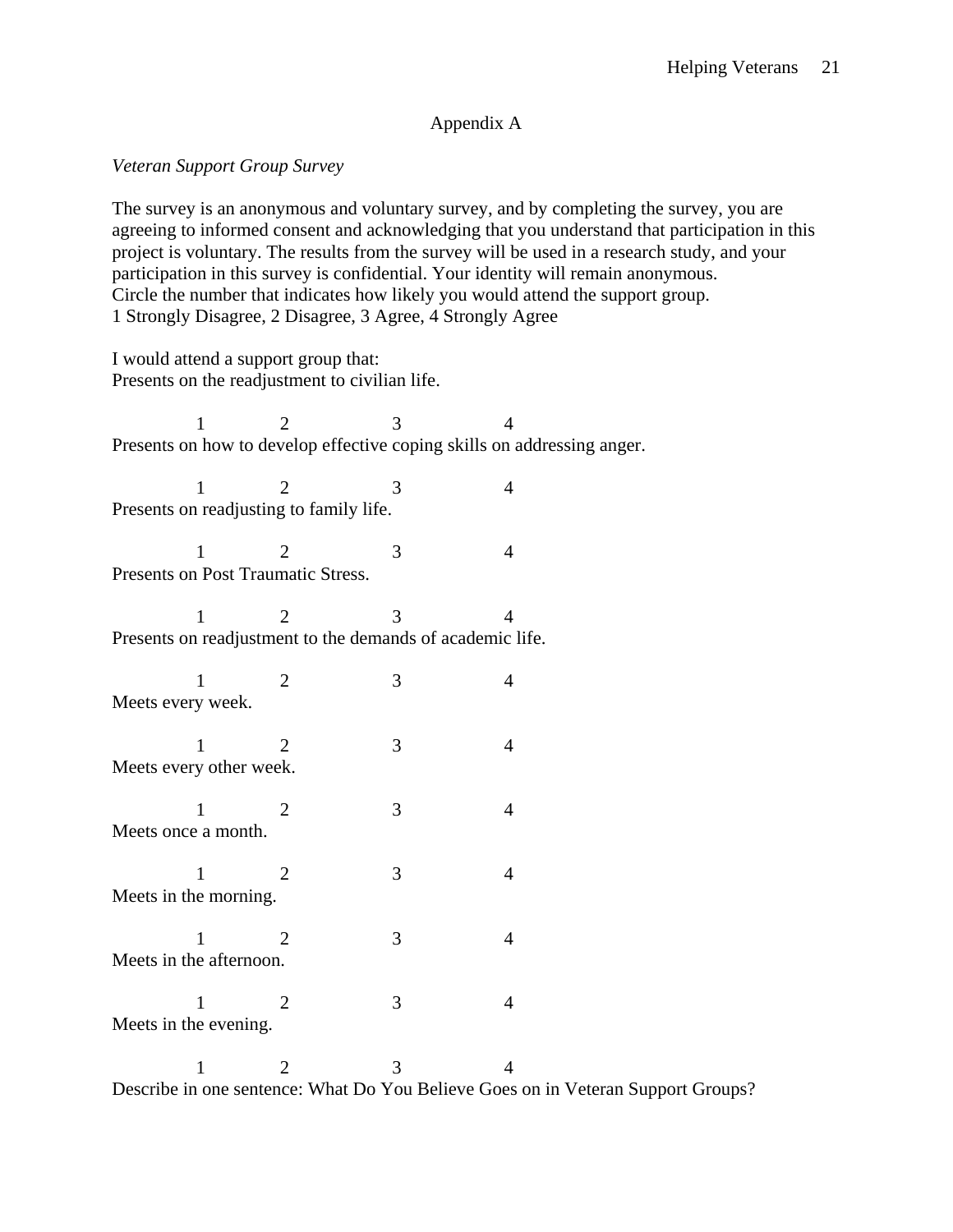# Table 1

# *Veteran Support Group Survey Results*

|                                                                               | <b>Response Percentage</b> |            |                        |           |
|-------------------------------------------------------------------------------|----------------------------|------------|------------------------|-----------|
| <b>Question</b>                                                               | <b>SD</b>                  | D          | $\mathbf A$            | <b>SA</b> |
| I would attend a support group that:                                          |                            |            |                        |           |
| 1. Presents on the readjustment to civilian life.                             | $0.0\%$                    |            | 52.0% 40.0% 8.0%       |           |
| 2. Presents on how to develop effective coping<br>skills on addressing anger. | $0.0\%$                    |            | 53.8% 30.8% 15.4%      |           |
| 3. Presents on readjusting to family life.                                    | $0.0\%$                    | 61.5% 38.5 |                        | 0.0%      |
| 4. Presents on Post Traumatic Stress.                                         | 3.8%                       |            | 34.6% 53.8% 7.7%       |           |
| 5. Presents on readjustment to the demands<br>of academic life.               | $0.0\%$                    |            | 26.9% 69.2% 3.8%       |           |
| 6. Meets every week.                                                          | 8.0%                       |            | 64.0% 28.0% 0.0%       |           |
| 7. Meets every other week.                                                    | 7.7%                       |            | 42.3% 34.6% 15.4%      |           |
| 8. Meets once a month.                                                        | $0.0\%$                    |            | 15.4% 65.4% 19.2%      |           |
| 9. Meets in the morning.                                                      |                            |            | 19.2% 46.2% 34.6% 0.0% |           |
| 10. Meets in the afternoon.                                                   |                            |            | 12.0% 32.0% 48.0% 8.0% |           |
| 11. Meets in the evening.                                                     | 3.8%                       |            | 38.5% 46.2% 11.5%      |           |

Note. Questions 1 through 11 all begin with, I would attend a support group that: Questions 1 through 11 response options = Strongly Disagree, Disagree, Agree, Strongly Agree.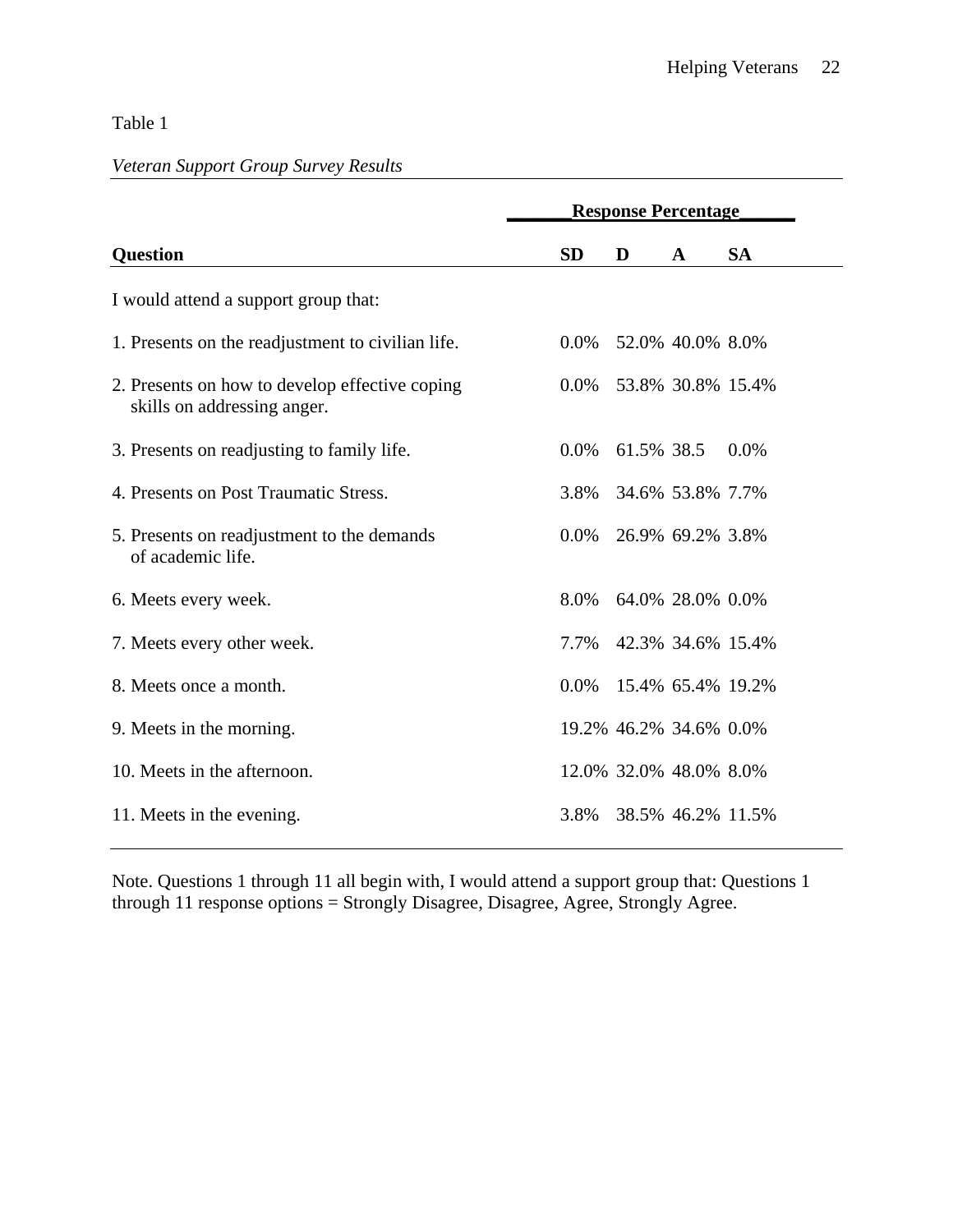Table 2

*Veteran Support Group Survey Qualitative Responses and Thematic Analysis* 

## **Responses**

## **Theme Number 1**

1.) Unsure 2.) I have no idea.

3.) Not sure

4.) Really do not know.

## **Theme Number 2**

- 1.) I guess my decisions would depend on who is conducting the support groups. The VA has these groups by doctors specializing in readjustment and PTSD and I have thoroughly engaged in these and found them to be un-effective. PTSD is something a lot of soldiers do not feel comfortable talking in groups about. Everybody's situation is different and nobody likes to revisit the death of fellow friends and/or enemies. Not to mention for a lot of veterans, it has been Sometime since they separated. I would attend a group or club that is a general support group that veterans could organize to support veterans in school, the VA, and life in general. Most veterans have a bond and can relate to the same personal, military, and VA issues. It could be a great opportunity to meet all of them an go from there.
- 2.) I think the main opportunity to be taken advantage of is net working and socializing for non-traditional students such as veterans.
- 3.) A group run by veterans for veterans to feel comfortable in an environment of people just like me.
- 4.) I don't know. This sounds like a therapy session which is ok. Maybe the group should just be an organization of acquaintances who could possibly form relationships and later have therapy. I am not interested in sitting in a circle and expressing my feelings with a bunch of people every time there is a meeting. Just an organization of friends with common experiences would be enough. Possibly group activities.

5.) I think it SHOULD help to educate veterans on their benefits.

Note. Theme Number 1 = Unsure what a support group would be, Theme Number  $2 = A$ networking-Student Club/Organization, Theme Number  $3 = A$  therapeutic environment where experiences and emotions can be shared, Theme Number 4 = Non-Combat Veterans.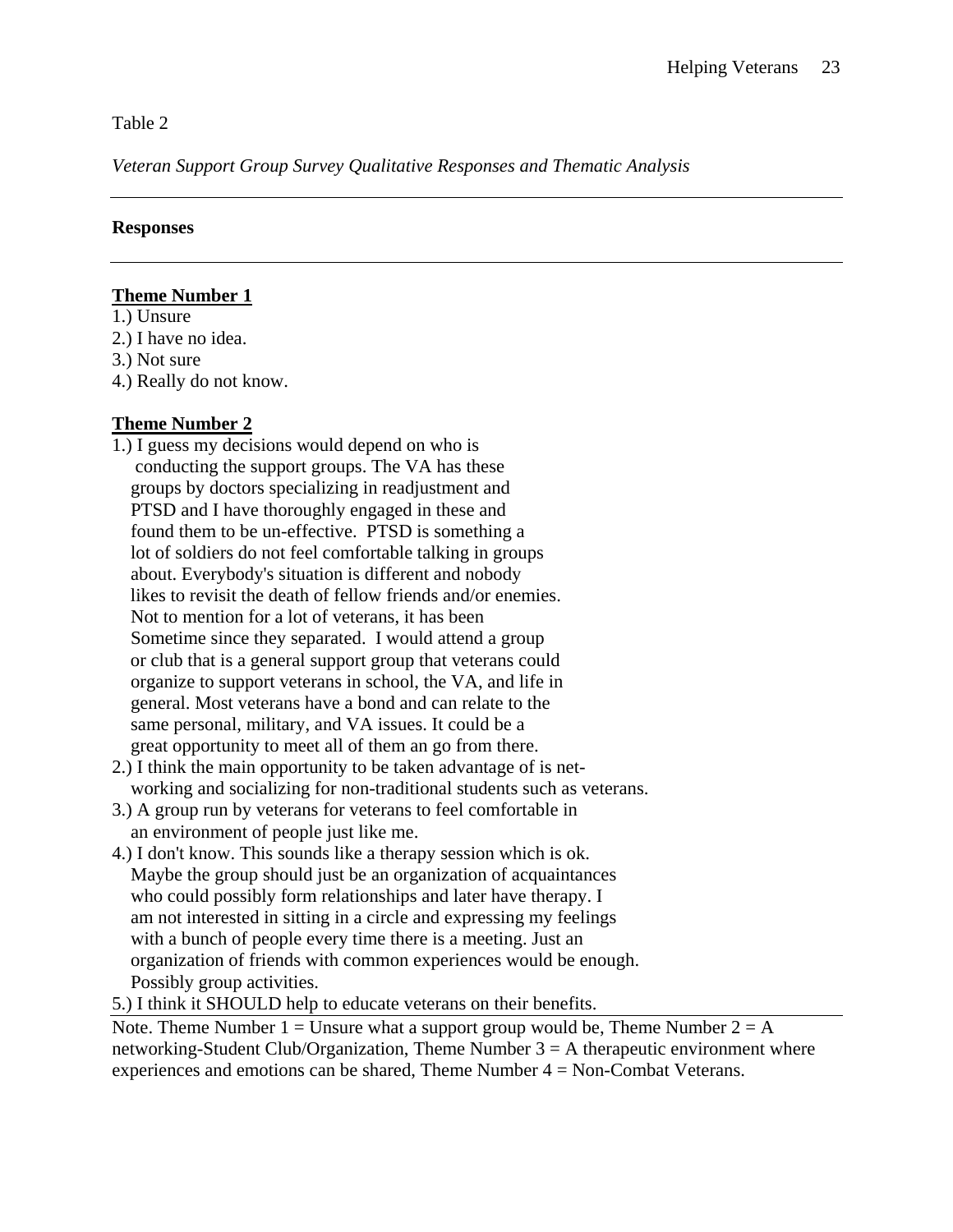## Table 2 (Continued)

*Veteran Support Group Survey Qualitative Responses and Thematic Analysis* 

## **Responses**

## **Theme Number 3**

- 1.) Discussion about the concerns and issues of veterans, and how to better assist them.
- 2.) People get to talk about their experiences during and after military service as well as how they cope with different stresses.
- 3.) Support to those who need it. Ideas shared.
- 4.) Making connections with other vets in college and providing help to each other to cope with the rigors of academic life. Perhaps getting help dealing with the differences between vets and typical college students.
- 5.) I do believe that aside from PTSD readjusting to civilian life is the most important issue.
- 6.) Attendees would discuss issues that affect veterans that are readjusting to civilian life.
- 7.) Helping with issues that concern the veteran in regards to academics and personal / family matters.
- 8.) civilians trying to make military people feel better about stuff that they have no clue about.
- 9.) Groups of veterans meet, and talk about the complications of assimilitating back into the "civilian" world.
- 10.) We try to open up about our experiences and help one another to better students and better people.
- 11.) Veterans share their experiences, both in service and in readjusting to civilian life, offering help and support to one another in a University environment that is often lacking the comraderey experienced in service.
- 12.) With the help of a trained supervisor, people gather in a circle and discuss military experiences and adjustment.
- 13.) Talking about the future and working with others to improve oneself.
- 14.) Discussion of different things in civilian life and military life.
- 15.) People talk about their individual situations and discuss ways to adjust to them
- 16.) Hopefully it would be an opportunity for us to get to know each other and help each other with certain issues that we have.

Note. Theme Number 1 = Unsure what a support group would be, Theme Number  $2 = A$ networking-Student Club/Organization, Theme Number  $3 = A$  therapeutic environment where experiences and emotions can be shared, Theme Number 4 = Non-Combat Veterans.